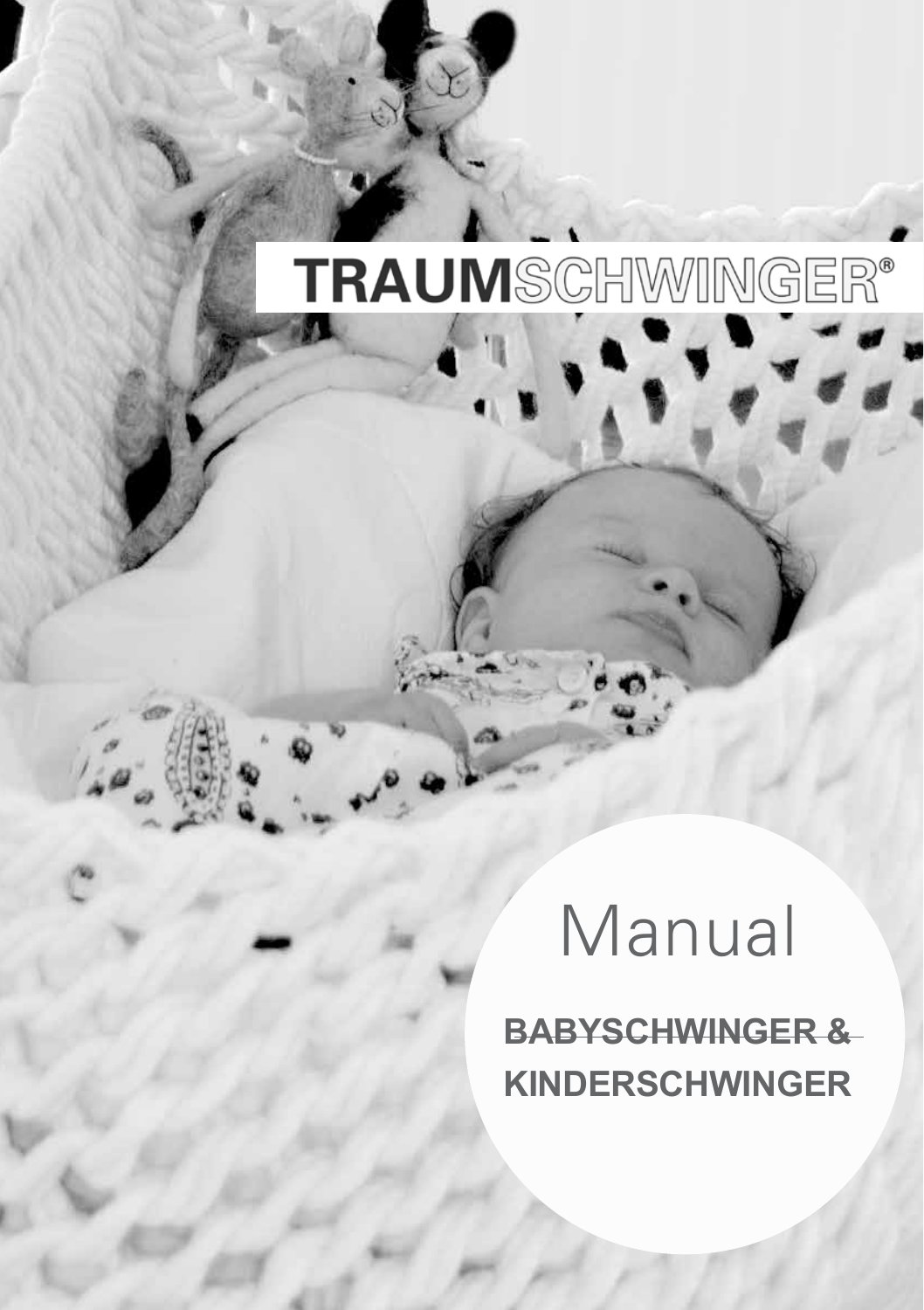## **Table of contents**

| 1              |                                                                 |  |
|----------------|-----------------------------------------------------------------|--|
| $\overline{2}$ |                                                                 |  |
| 3              |                                                                 |  |
| 4              |                                                                 |  |
| 5              |                                                                 |  |
|                |                                                                 |  |
|                |                                                                 |  |
|                |                                                                 |  |
|                |                                                                 |  |
|                |                                                                 |  |
|                |                                                                 |  |
|                | 5.6 Placing the wooden wedge on the stainless-steel plate  15   |  |
|                |                                                                 |  |
|                |                                                                 |  |
|                |                                                                 |  |
|                |                                                                 |  |
|                |                                                                 |  |
| 6              | Connecting the net to the height-adjustment mechanism 18        |  |
|                |                                                                 |  |
|                |                                                                 |  |
| $\overline{7}$ |                                                                 |  |
|                | 7.1 Suspending the net with the height-adjustment mechanism  21 |  |
|                |                                                                 |  |
|                |                                                                 |  |
|                |                                                                 |  |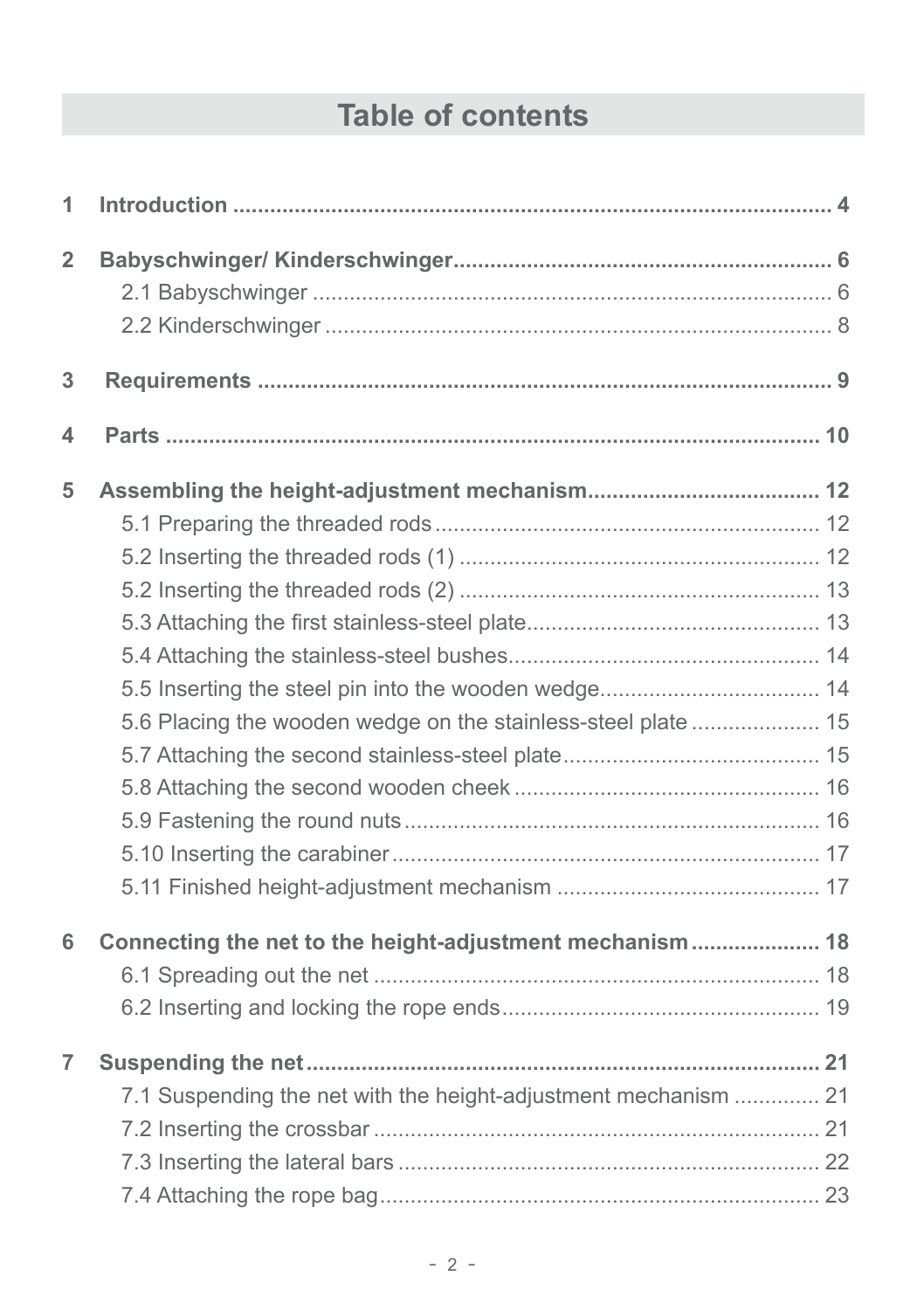| 8 |  |
|---|--|
|   |  |
|   |  |
|   |  |
|   |  |
|   |  |
| 9 |  |
|   |  |
|   |  |
|   |  |
|   |  |
|   |  |
|   |  |



### **IMPORTANT! READ CAREFULLY! KEEP FOR FUTURE REFERENCE!**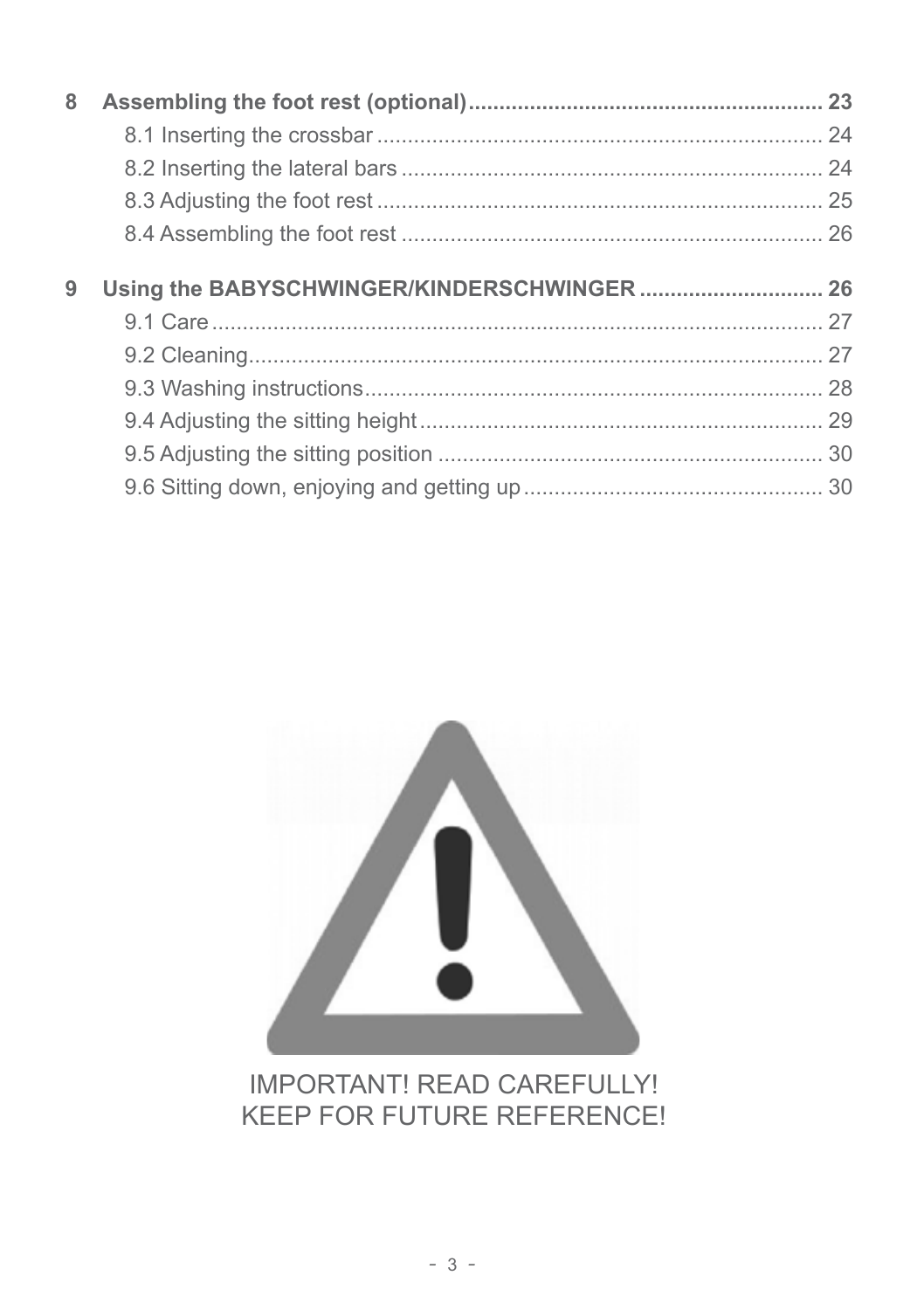

# The first step into a dream life

During the first months in the world of adults, babies miss the familiar movements of the womb. The BABYSCHWINGER provides them with a familiar experience: swinging movements that allow the little ones to gently slip into new dream worlds.

The gentle rhythm of the circular or spiralling swinging movement creates a feeling of tranquillity that reduces stress in a natural way. The swinging movement harmonises the energy flow and reduces unrest, tantrums, agitation and sleeping problems.

This manual explains the assembly and use of your BABYSCHWINGER. As the different TRAUMSCHWINGER sizes feature the same design, the individual steps are demonstrated on the basis of the L model.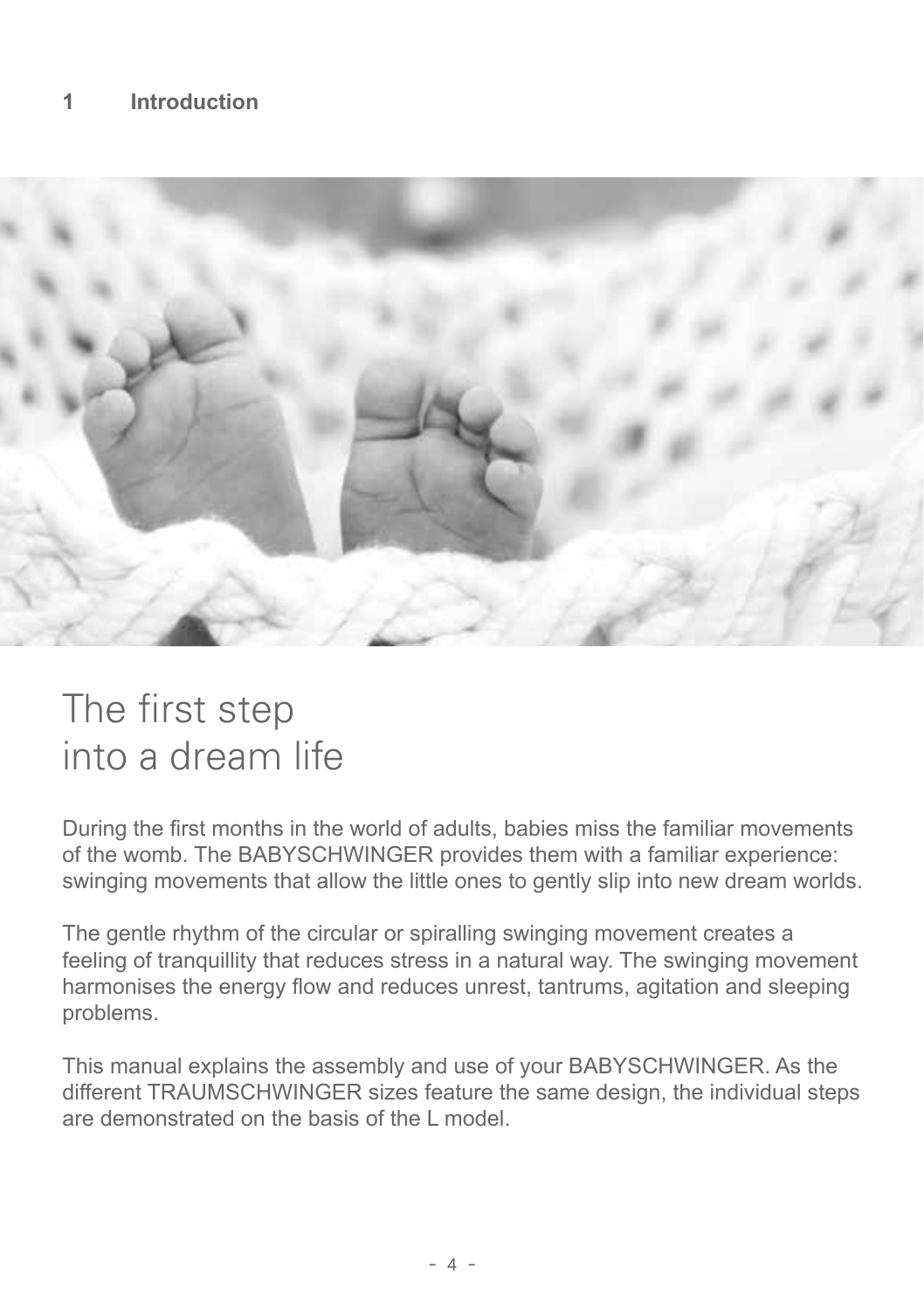#### *SAFETY INFORMATION*

*Remove all packaging and keep it away from your child. Only use the accessories and spare parts tested and recommended by us.*

Our TRAUMSCHWINGER suspended chairs are pieces of furniture that are designed to lie down and rest. They shall not be used as gymnastic devices or toys. If you notice damage to the material (e.g. cracks), stop using the product. If you put an infant or baby into the net, be sure to put at least a cloth underneath. Children shall not be permitted to use the furniture unattended. Carefully observe the other instructions and security information in this manual and keep the manual for future reference. Follow the instructions to the letter in order to prevent danger from incorrect assembly. The setup shall be performed by adults only. Regularly check the suspension and the height-adjustment mechanism to make sure they are securely connected.

In the case of single-point suspension, use a swivel etc. in order to prevent shear stress on the suspension.

Our stainless-steel suspensions with integrated slide or ball bearing do not require the use of an additional swivel.

### *WARNING*

*Never leave the child unattended!*



*Always make sure there is enough space! The baby hammock is not a swing! Non-compliance with the information, warning and instructions in this manual can give rise to dangers!*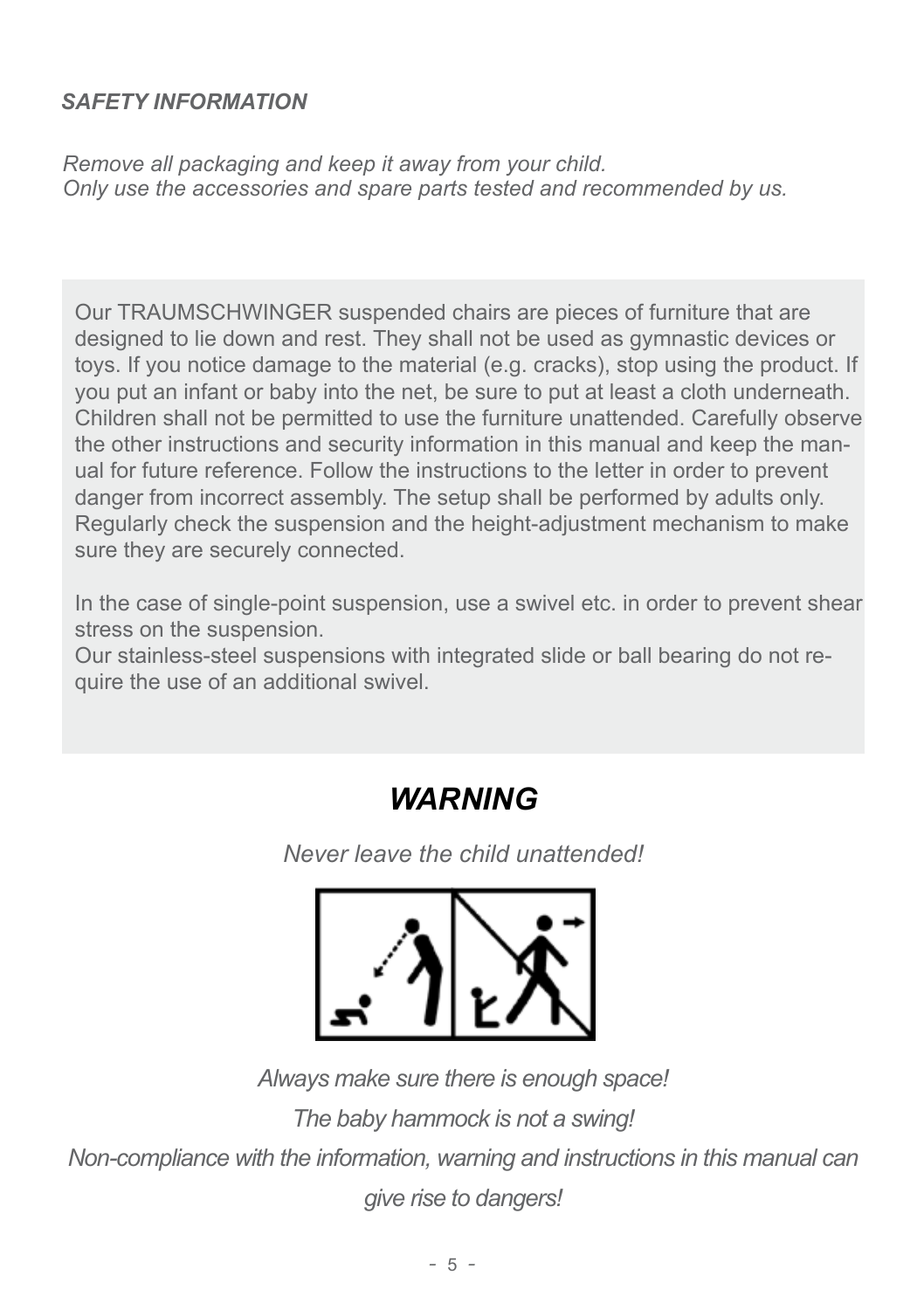#### **2 BABYSCHWINGER/ KINDERSCHWINGER**

For these models, adjust the height of the BABYSCHWINGER in such a way that your child can swing freely slightly above the floor. Additionally, you might want to cover the floor with suitable material (width approx. 1.5 m). Please note that suspended chairs and cradles are not swings or toys. Roll up the ends of the ropes in the rope bag so that they are out of reach of children. Regularly check the mount, suspension and ropes for wear and tear.

#### *Safety information*

*Do not leave children unattended in the products, and do not allow little children to play nearby unattended. If you put an infant or baby into the net, be sure to put at least a cloth underneath. Do not use the products if a part is broken, torn or missing. The products shall not be hung up close to fire or other intensive heat sources such as patio heaters, gas stoves etc.*

#### **2.1 Babyschwinger**

While the M to XXL models differ mainly in terms of the size, the Babyschwinger also features a different net shape. The front and back of the net are drawn up (see figure 1) in order to protect your child from falling out.

The Babyschwinger is suitable as an infant cradle from day 1.

*Safety information*

*Do not use any additional mattresses except for the optional MIRAART futon.*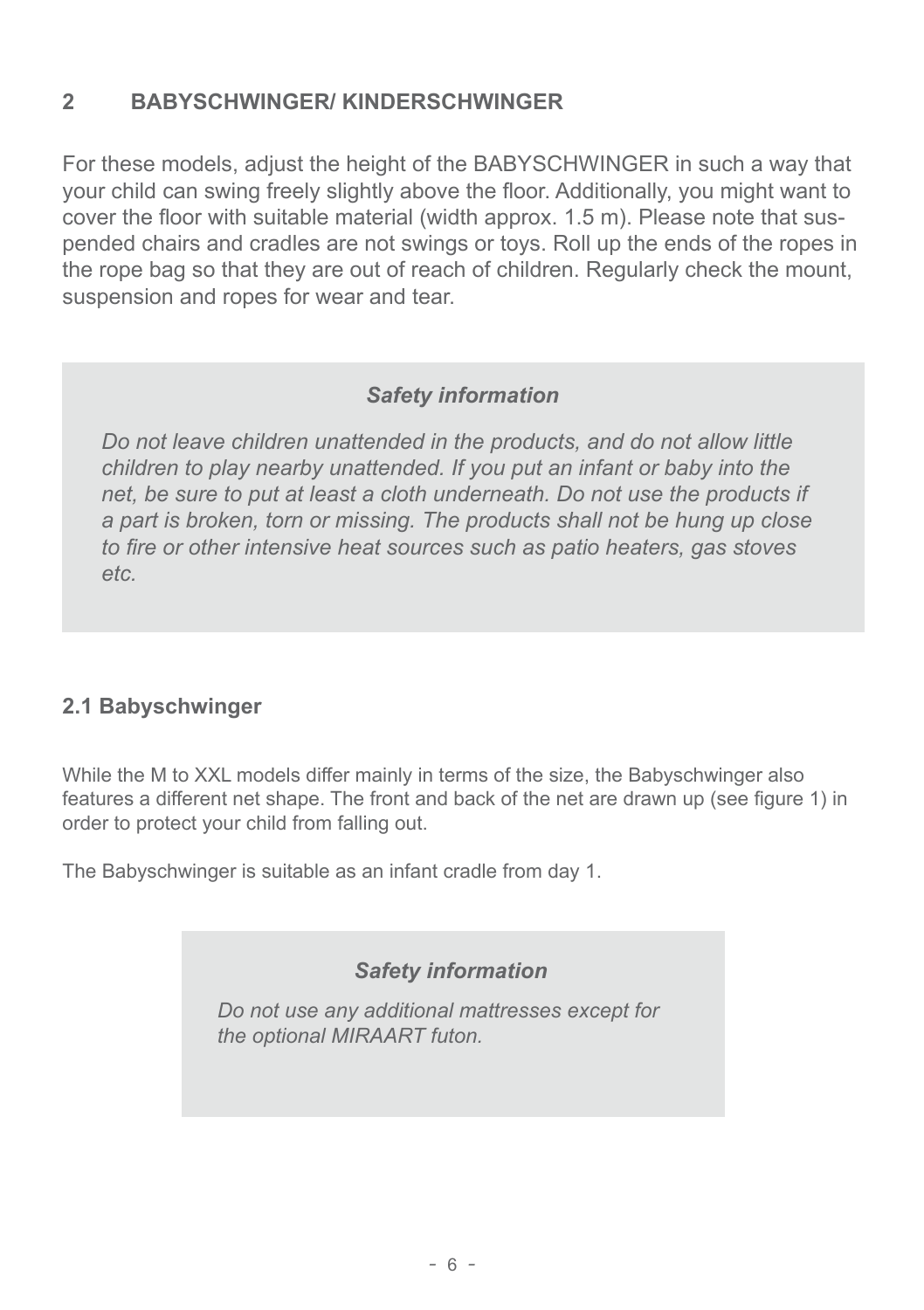*Once the child is able to sit up, kneel or pull himself or herself up, the BABYSCHWINGER shall no longer be used as cradle!*







In this case, convert it into a child's chair by simply repositioning the lateral bars. The required position of the lateral bars is shown in figure 2. The BABYSCHWINGER can be used as a child's chair until age 5.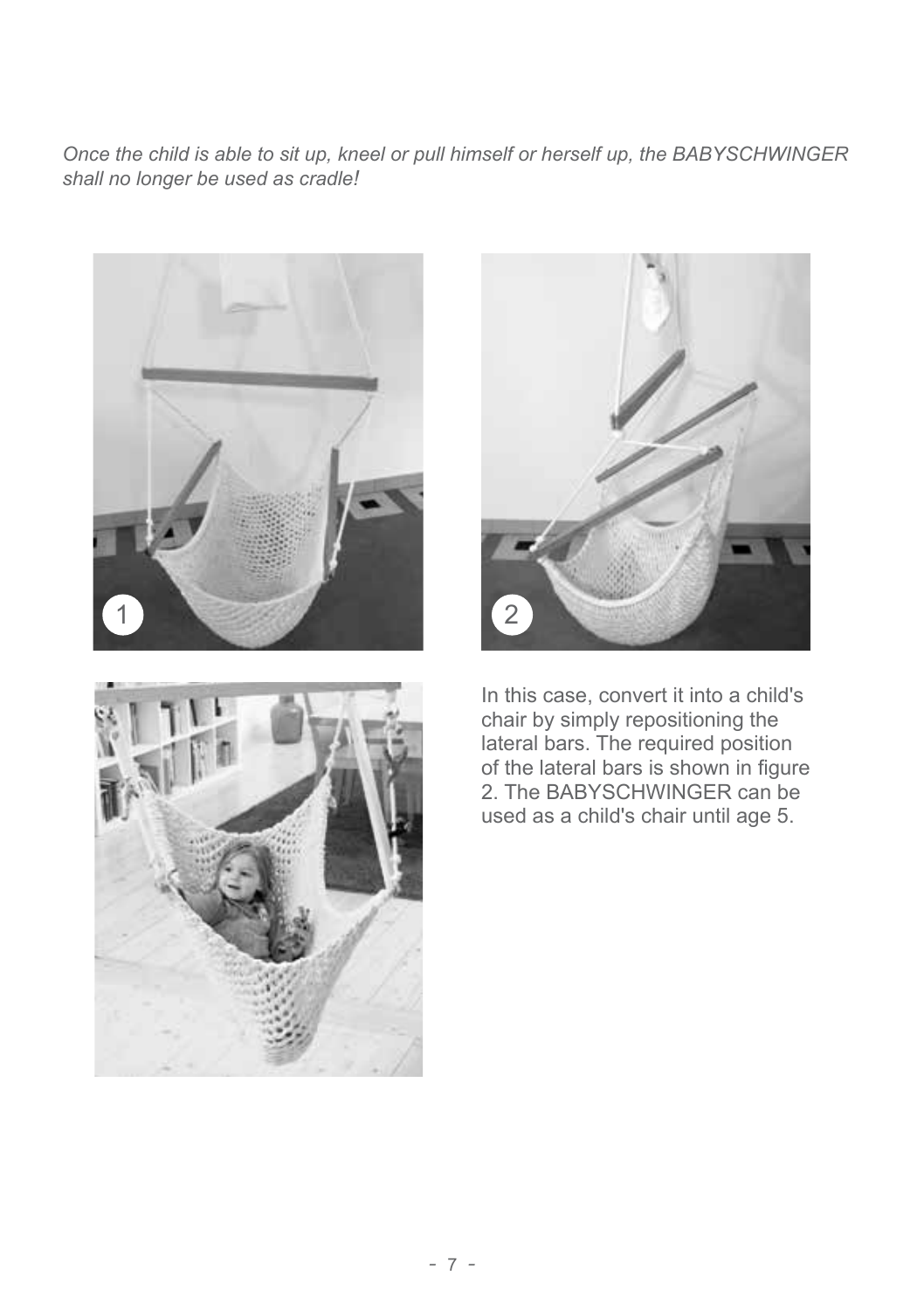#### **2.2 Kinderschwinger**

The KINDERSCHWINGER is suitable for children aged 3 to 10.



Optionally, it is available with a separate foot rest.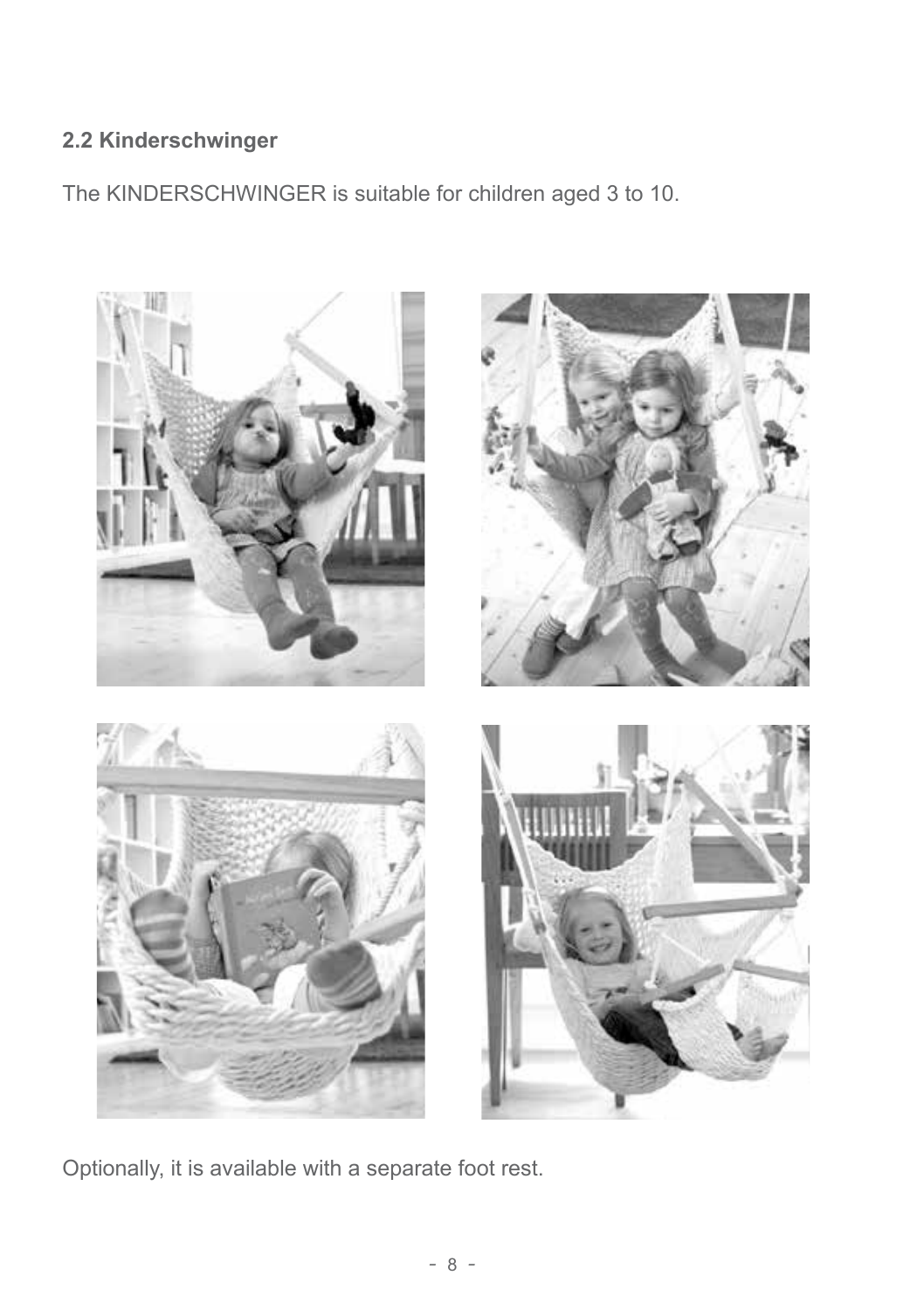#### **3 Requirements**

For your BABYSCHWINGER, you need a mount that suits your structural circumstances and your preferences. You can get suitable mounts for our products directly from MIRAART. We will be pleased to assist you in choosing the right attachment.

Basically, you can choose between a wall mount, a ceiling mount, a beam mount or a stand. Be sure that the mount you purchase is suitable for the respective load of your BABYSCHWINGER/KINDERSCHWINGER. If you decide to use a ceiling mount, make sure that the suspension is suitable for your ceiling (e.g. concrete). Ask your dealer or DIY store what kind of mount you can use for your structural circumstances.

The fasteners must be approved by the building supervisory authority. The material we supply meets this requirement.

| Net/model            | <b>Suspension</b><br>height (min/max)                                               | Max. load | Min. wall dis-<br>tance |
|----------------------|-------------------------------------------------------------------------------------|-----------|-------------------------|
| <b>Babyschwinger</b> | $1.8 \text{ m} / 4.0 \text{ m}$<br>(as child's chair<br>$1.2 \text{ m}/3 \text{ m}$ | 75 kg     | 65 cm                   |
| <b>Model M</b>       | $1.5$ m $/$ 3.0 m                                                                   | 75 kg     | 65 cm                   |
|                      |                                                                                     |           |                         |

Check the following chart for model-specific suspension data:

#### *SAFETY INFORMATION*

*Regularly check the mount for damage and make sure it is securely fastened! No liability will be accepted for damage resulting from an incorrect or loose mount. To prevent damage, make sure that the suspended chair does not touch the ceiling or walls.*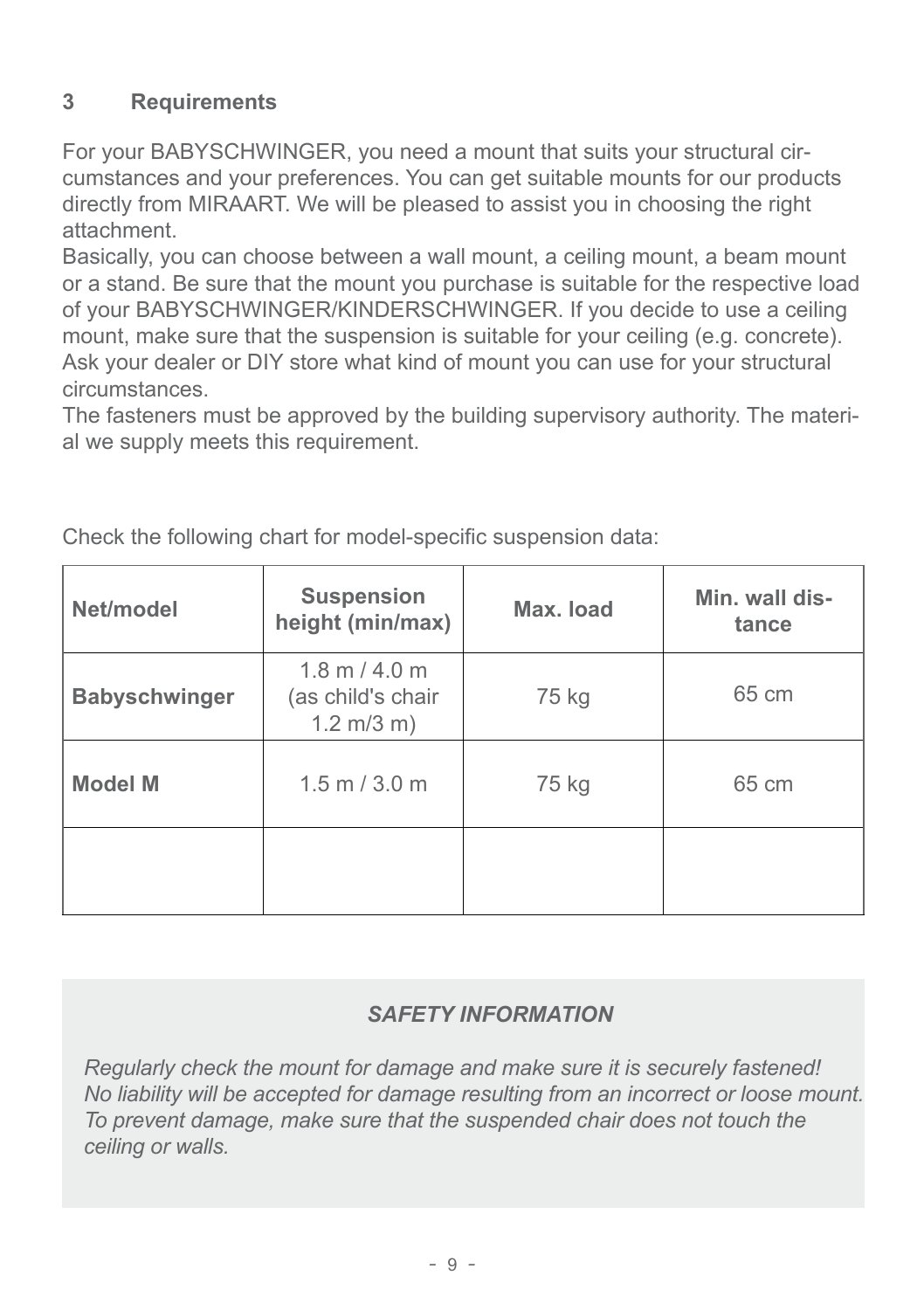#### **4 Parts**

The following images and lists provide an overview of the product scope of the BABYSCHWINGER/KINDERSCHWINGER:



- 
- 1) Cotton net<br>2) Universal re 2) Universal rope bag<sup>2</sup><br>3) Wooden crossbar
- 3) Wooden crossbar<br>4) Wooden lateral ba
- 4) Wooden lateral bar (2 x)

<sup>2</sup> "Set" and "Setplus" editions only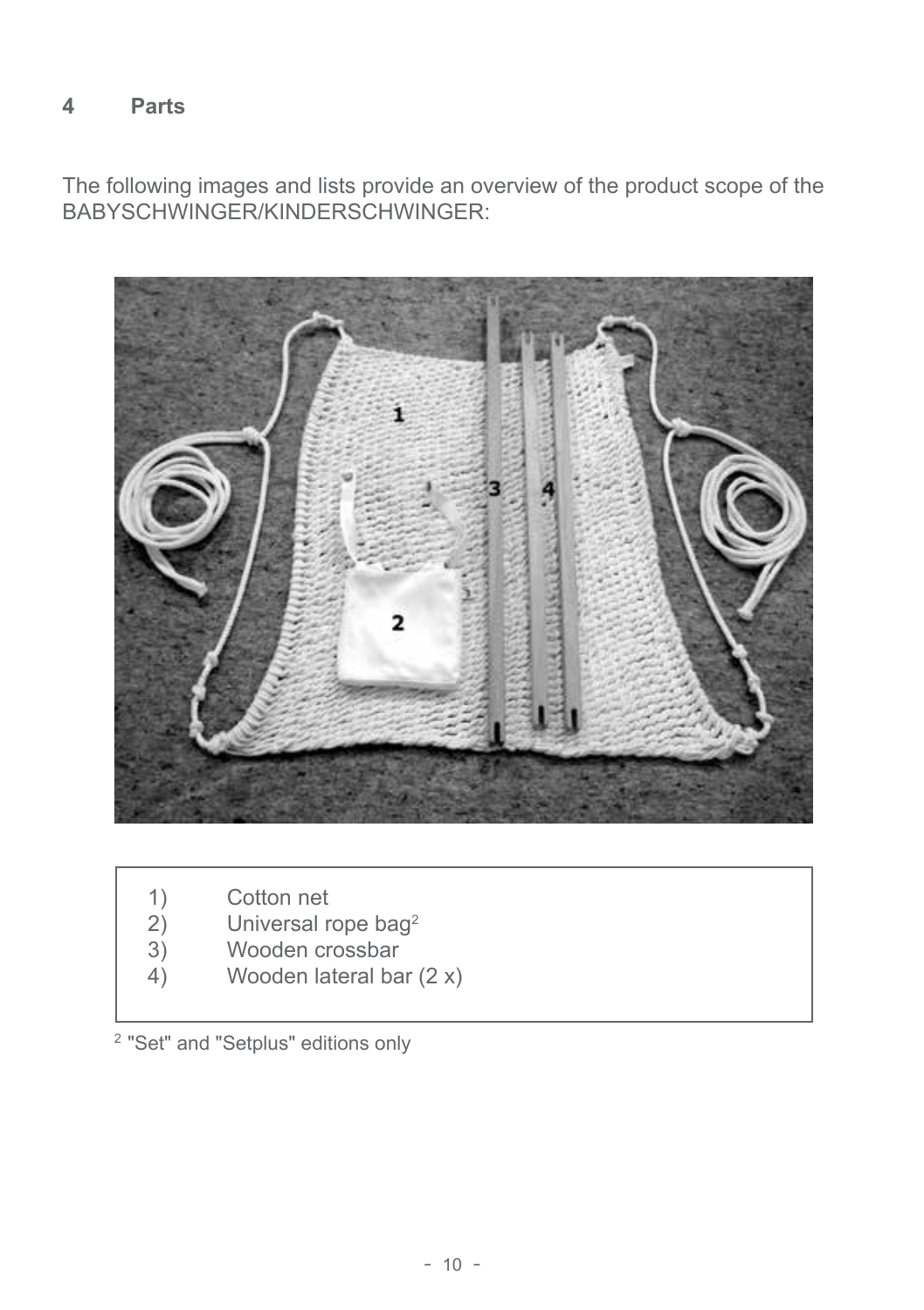The parts shown on this page are included only when purchasing the "Set" or "Setplus" edition of the BABYSCHWINGER/KINDERSCHWINGER. For the other editions, you can purchase these parts as accessories.



- 1) Wooden cheek (2 x)
- 2) Stainless-steel plate (2 x)
- 3) Carabiner
- 4) Round nut (6 x)
- 5) Stainless-steel bush with

collar

- 6) Stainless-steel bush (2 x)
- 7) Allen™ key
- 8) Threaded rod (3 x)
- 9) Wooden wedge, 9 mm
- 10) Steel pin

#### *NOTE*

*All parts are cleaned upon completion of the manufacturing process. However, we recommend cleaning some parts manually in order to prevent soiling of the cotton ropes. Clean the recesses in the wooden bars in order to remove any sanding residue. Use a damp cloth and some detergent to clean the following rope-guiding metal parts of the height-adjustment mechanism, i.e. the three stainless-steel bushes and the sides of the two stainless-steel plates that do not have a colour sticker.*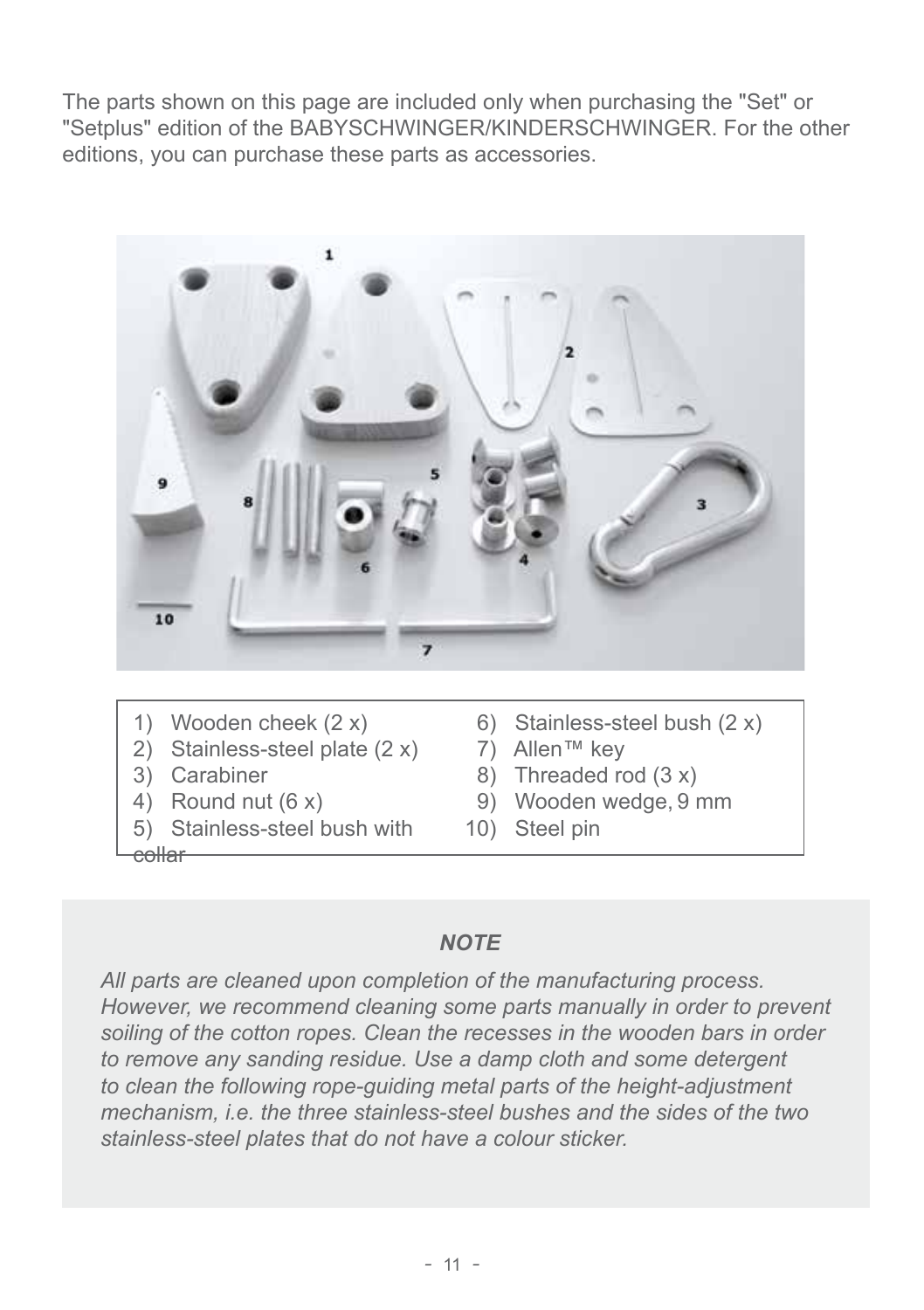#### **5 Assembling the height-adjustment mechanism**

The assembly of the included height-adjustment mechanism is the first stage of the assembly of your BABYSCHWINGER/KINDERSCHWINGER. For this, you need the parts from the height-adjustment mechanism box and the carabiner. The required tool (Allen™ key) is included. The easiest way to assemble the height-adjustment mechanism is to do so while sitting at a table.

#### **5.1 Preparing the threaded rods**



Some metal parts have been pre-assembled (for the purposes of checking the thread). For the assembly, you first need to disassemble these parts. Take the three pre-assembled threaded rods, remove one of the round nuts on each of the rods, and remove the stainless-steel bushes from the threaded rod. Slightly tighten the round nut remaining on the threaded rod. You now have three threaded rods with one attached round nut each.

# **5.2 Inserting the threaded rods (1)**



Now take one of the triangular wooden cheeks. One side of the wooden cheek is marked with a colour sticker; this is the inner side of the respective wooden cheek.

Hold the wooden cheek in such a way that the side marked with the sticker points down. With the other hand insert a threaded rod with a round nut through each of the holes.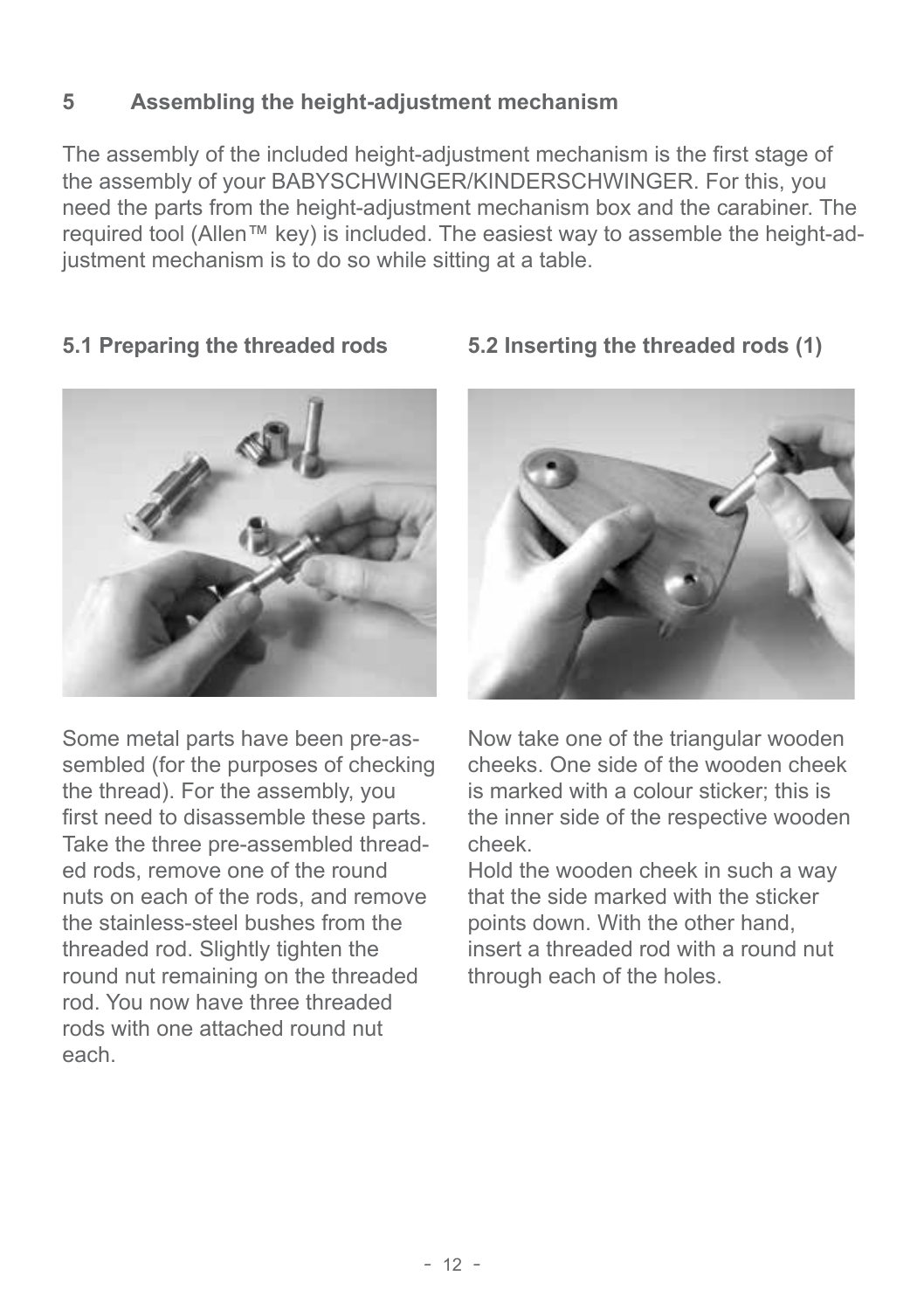#### **5.2 Inserting the threaded rods (2)**



**5.3 Attaching the first stainless-steel plate**



Place your free hand over the three round nuts in order to prevent them from falling out and reverse the wooden cheek. The side with the colour sticker now points towards you. Lay the wooden cheek down before you in this way. The wooden cheek now rests on the round nuts. The threaded rods point upwards.

Take one of the stainless-steel plates. A colour sticker indicates the side of the stainless-steel plate that should face the inner side of the wooden cheek. Hold the stainless-steel plate in such a way that the side marked with the sticker points down. Place the stainless-steel plate onto the wooden cheek, passing the threaded rods through it. The side of the stainless-steel plate that is marked with the colour sticker now lies on the side of the wooden cheek that is marked with a colour sticker.

#### *SAFETY INFORMATION*

*The sides of the wooden cheek and of the stainless-steel plate that are marked with colour stickers must face each other. This ensures that the ropes will only touch the rounded edge of the stainless-steel plate. Non-compliance with these assembly instructions can result in increased wear and tear of the ropes.*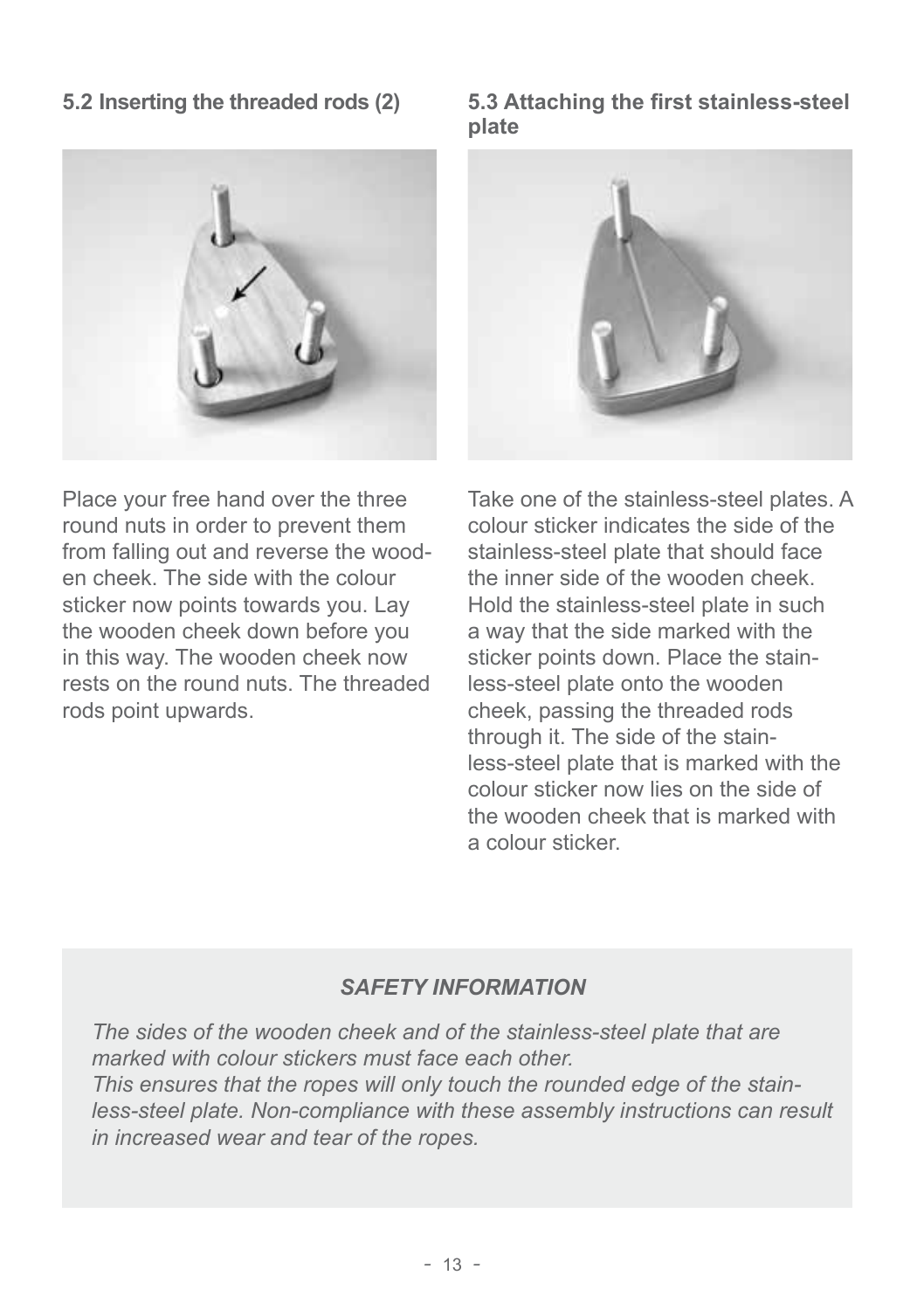#### **5.4 Attaching the stainless-steel bushes**



Attach the stainless-steel bush with collar to the threaded rod at the tip of the triangular wooden cheek. Attach the two stainless-steel bushes (without collar) to the two threaded rods at the short side of the triangular wooden cheek.

#### **5.5 Inserting the steel pin into the wooden wedge**



Now take the wooden wedge and the steel pin. Pass the steel pin through the hole at the tip of the wooden wedge until it evenly protrudes about 2 mm on each side.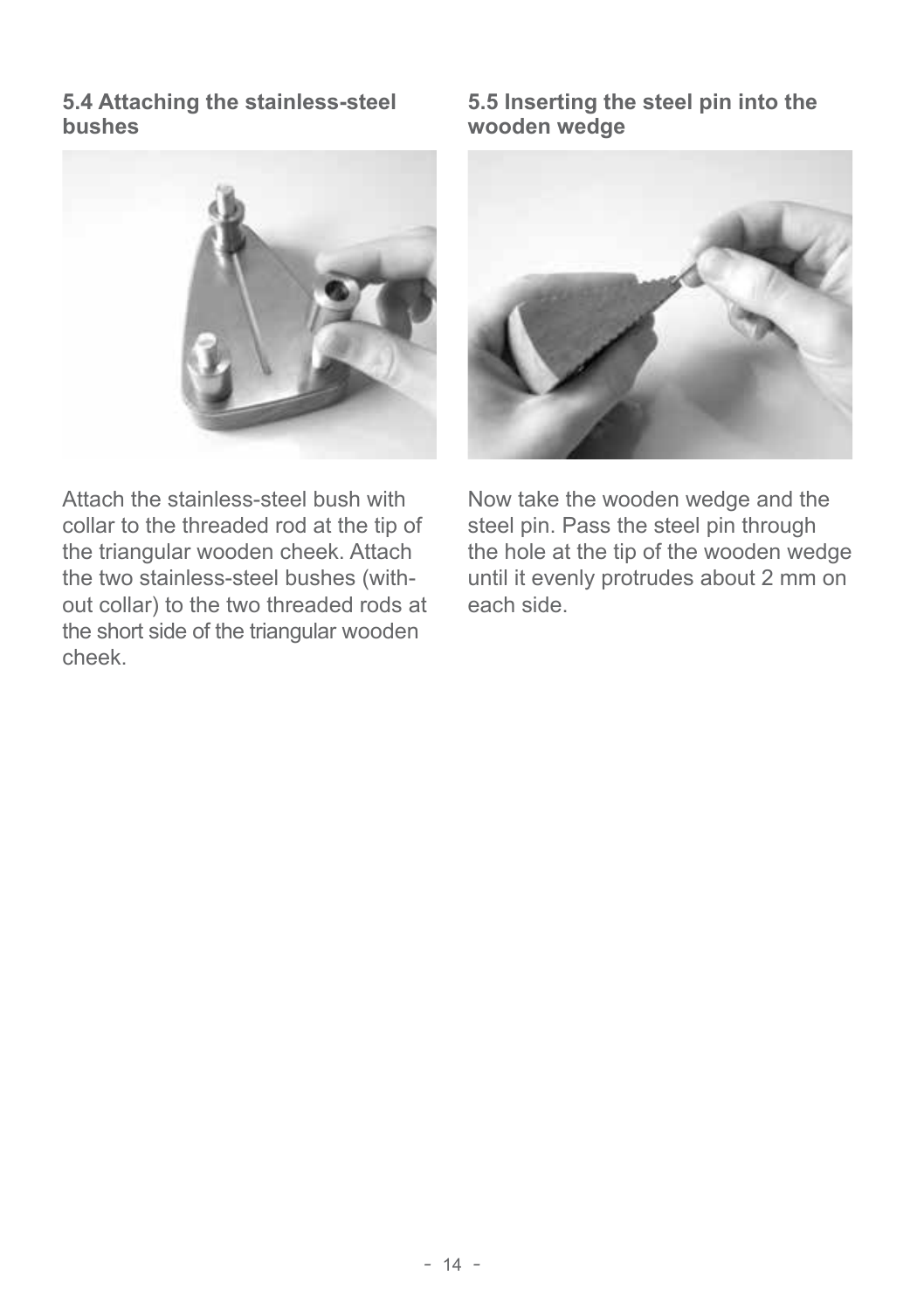**5.6 Placing the wooden wedge on the stainless-steel plate**



Put the wooden wedge with the inserted steel pin on the previously assembled stainless-steel plate with one of its two smooth sides. Position the wooden wedge in such a way that the protruding steel pin is in the groove of the stainless-steel plate.

**5.7 Attaching the second stainless-steel plate**



Take the second stainless-steel plate. Hold the stainless-steel plate in such a way that the side marked with the sticker points up. Place the stainless-steel plate onto the stainless-steel bushes, passing the threaded rods through it. Make sure that the steel pin in the wooden wedge is also inserted in the groove of this second stainless-steel plate.

#### *SAFETY INFORMATION*

*The sides of the wooden cheek and of the stainless-steel plate that are marked with colour stickers must face each other. This ensures that the ropes will only touch the rounded edge of the stainless-steel plate. Non-compliance with these assembly instructions can result in increased wear and tear of the ropes.*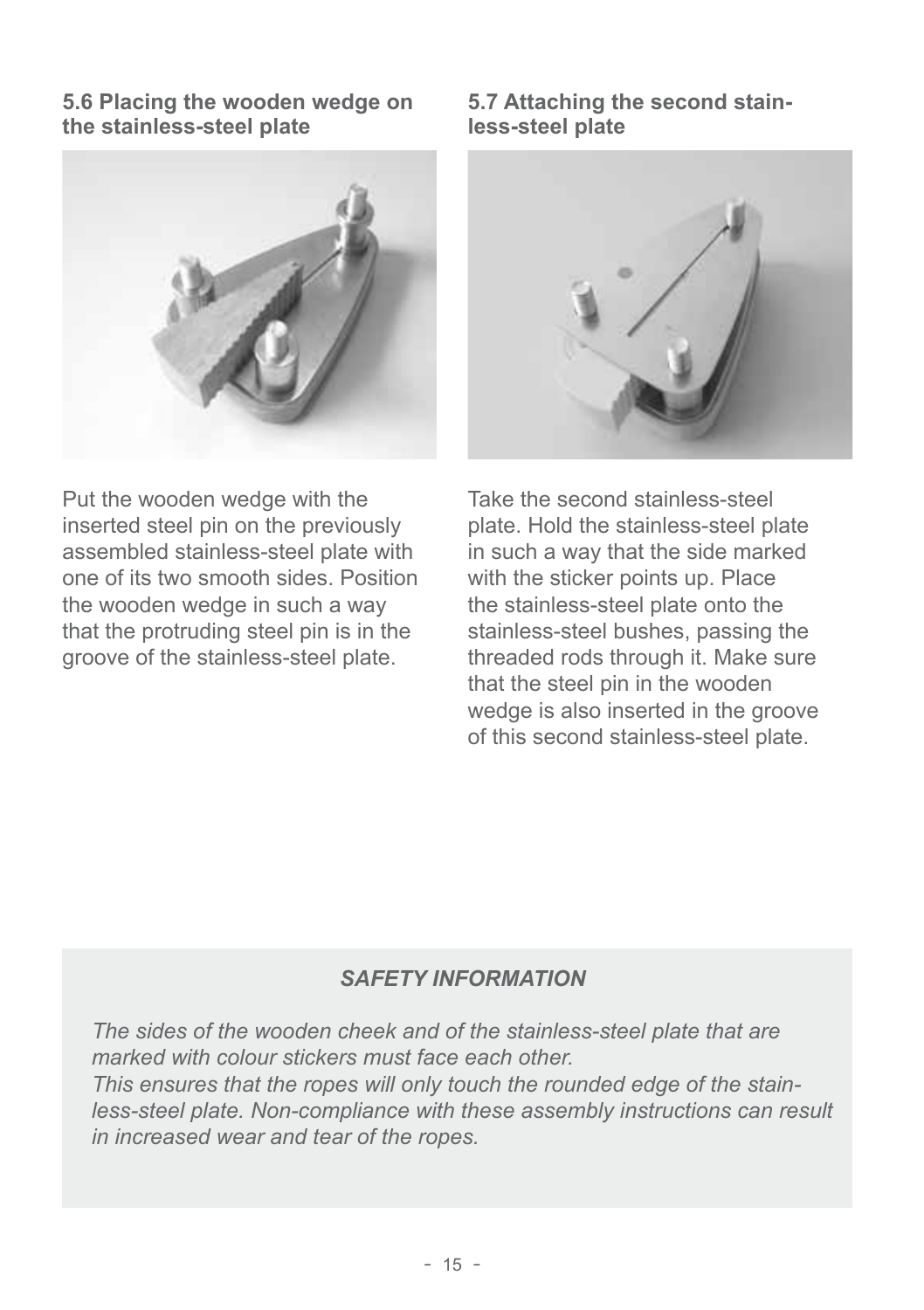**5.8 Attaching the second wooden cheek**



**5.9 Fastening the round nuts**



Take the second wooden cheek. The side of this wooden cheek that is marked with a colour sticker must lie on the side of the second stainless-steel plate that is marked with a colour sticker.

Hold the second wooden cheek in such a way that the side marked with the sticker points down. Place the wooden cheek onto the stainless-steel plate, passing the threaded rods through it. The side of the second wooden cheek that is marked with the colour sticker now lies on the side of the second stainless-steel plate that is marked with a colour sticker.

Attach the three remaining round nuts to the three threaded rods in the holes of the second wooden cheek. To do so, you can use the enclosed Allen™ key. Finally, tighten all six round nuts. Done. The height-adjustment mechanism for your BABYSCHWINGER/KINDER-SCHWINGER is ready.

#### *SAFETY INFORMATION*

*The round nuts can gradually loosen over time. Regularly make sure that the round nuts are tightly fastened, and tighten them with the enclosed Allen™ key whenever necessary. If the round nuts loosen, this could result in abrasion of the metal parts and soiling of the ropes.*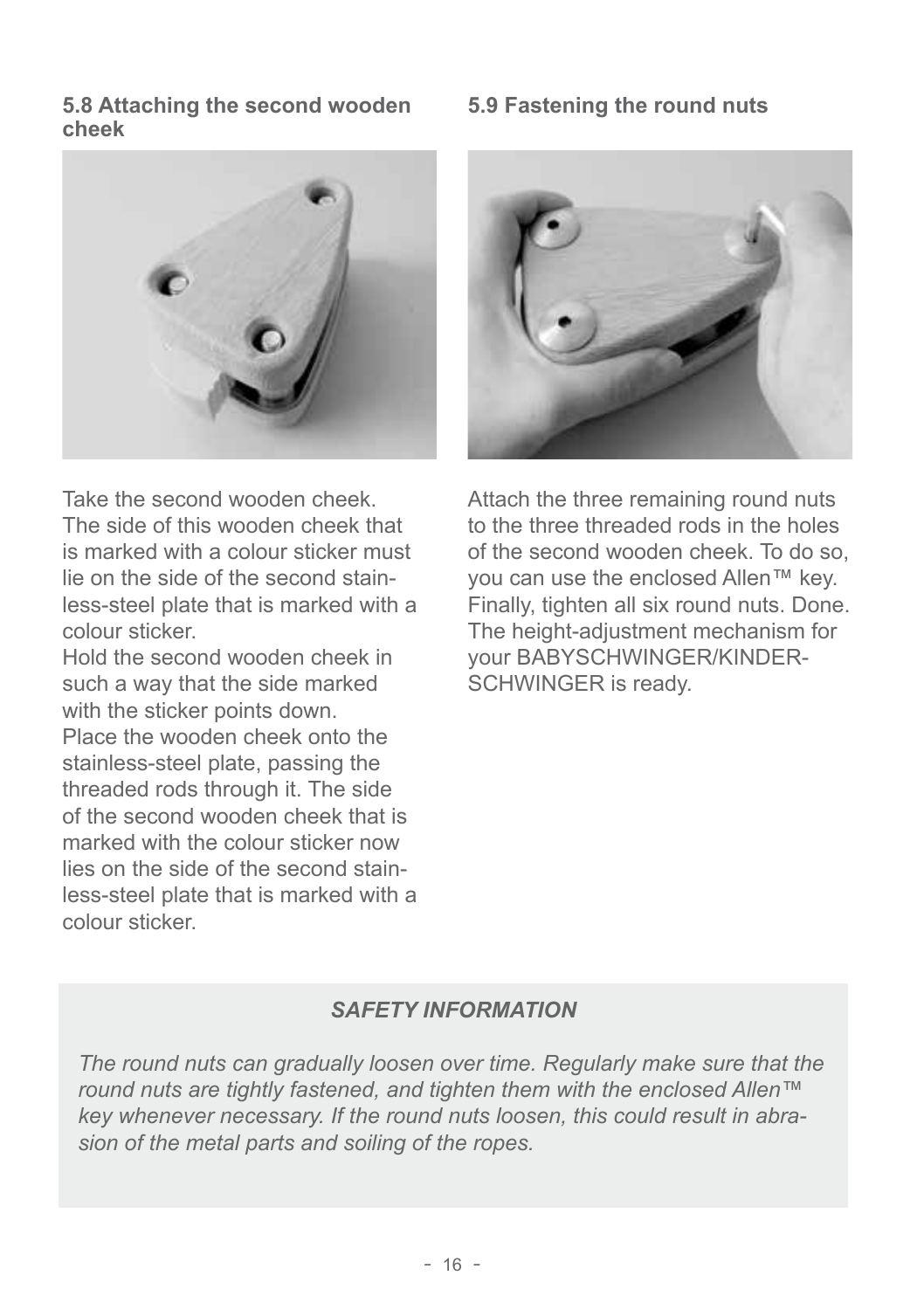

Take the included carabiner and attach it to the stainless-steel bush with collar (at the top side of the height-adjustment mechanism).

#### **5.10 Inserting the carabiner 5.11 Finished height-adjustment mechanism**



Use the two enclosed Allen™ keys to make sure that all metal parts are securely fastened. Please also check the metal parts from time to time when using the TRAUMSCHWINGER.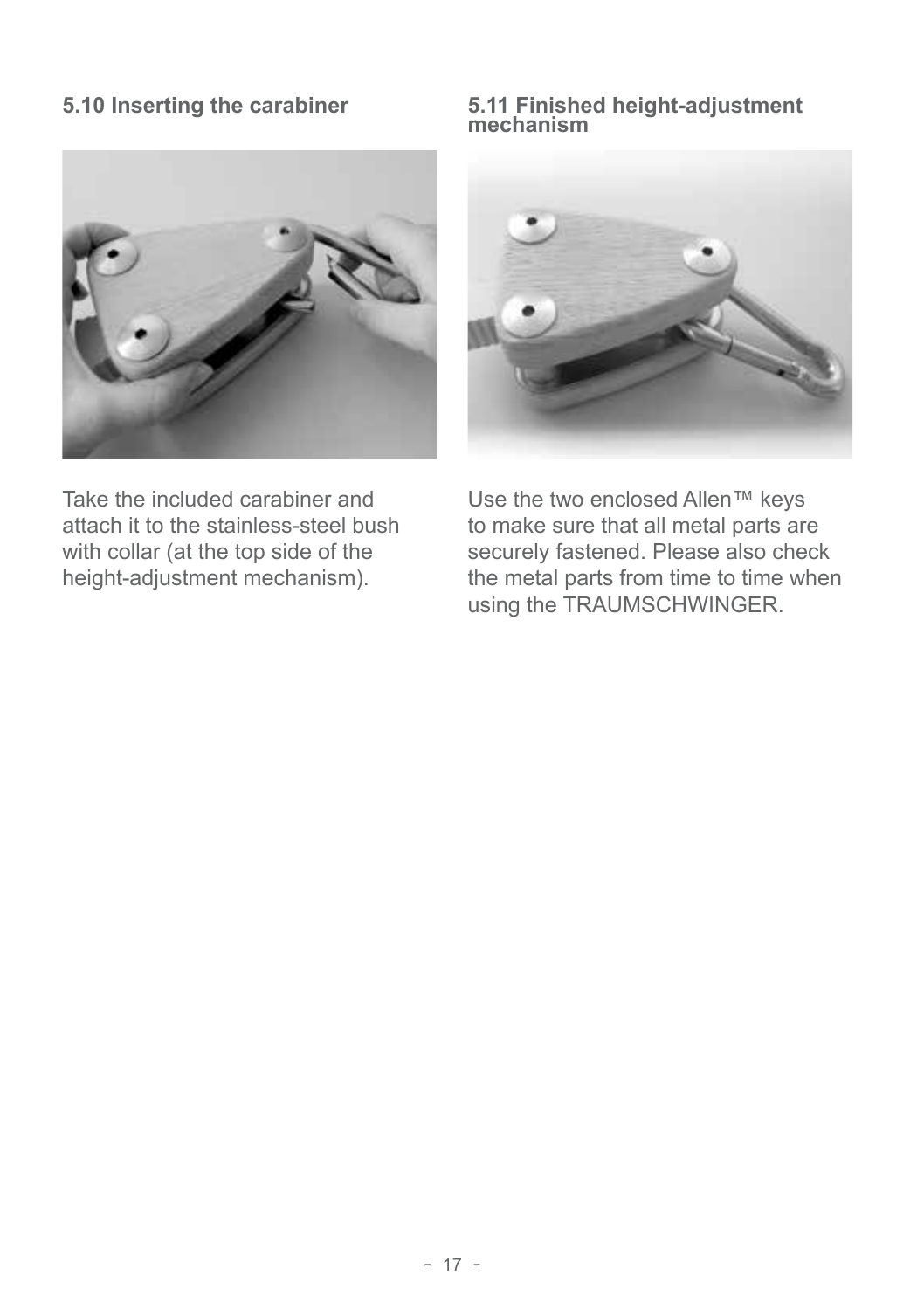#### **6 Connecting the net to the height-adjustment mechanism**

Next, connect the net of your BABYSCHWINGER/KINDERSCHWINGER to the height-adjustment mechanism. As you need to spread out the net to do so, we recommend putting a blanket on the floor. Place the height-adjustment mechanism next to the blanket. This will make the next steps easier.

#### **6.1 Spreading out the net**

Take the rolled-up net and unfold it. Remove the cloth bag containing the crossbar and the two lateral bars, which is tied with a knot, from the net. You can put the cloth bag aside for the time being, as you will only need the bars in the next section.

The net can easily be spread by lifting it entirely with both hands. For this, hold one of the two connection knots in each hand and lift the net entirely. The net will turn to the right position by itself. You merely need to place it on the floor in this position.



For the next steps, make sure that the net lies on the floor in the correct position. You can see this from the position of the label on the net. If the label is on top on the right-hand side of the net that lies before you, the net is positioned correctly. If the label is not yet in this position, duly turn or reverse the net.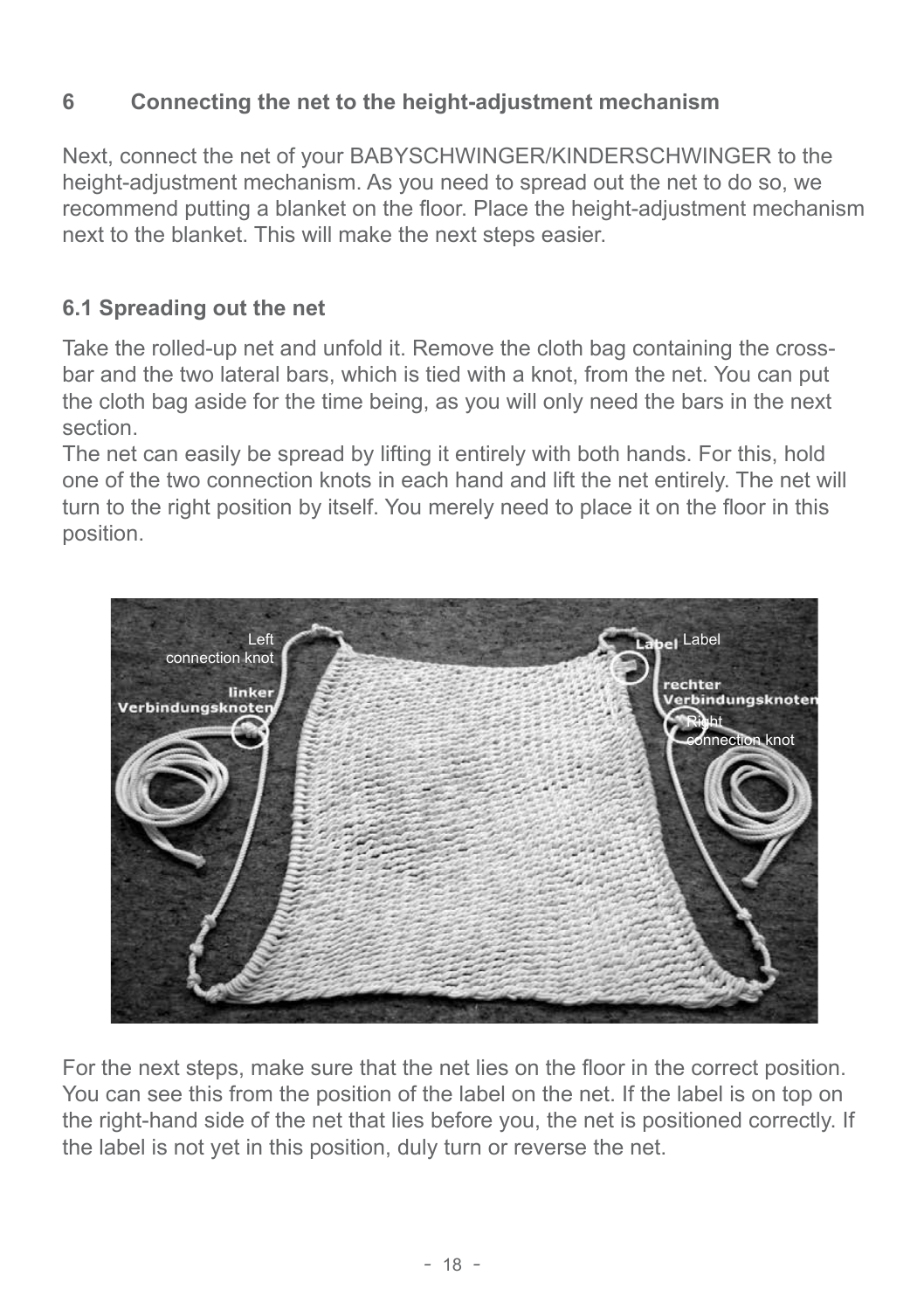#### **6.2 Inserting and locking the rope ends**

For material and manufacturing-related reasons, the ropes might be twisted or entangled upon delivery. Before inserting the rope ends in the height-adjustment mechanism, make sure that the ropes are not twisted or entangled.

*Safety information*

*If the ropes are attached to the height-adjustment mechanism in a twisted or entangled state, this could result in increased wear and tear of the ropes due to damage of the rope surface.*

Start aligning the ropes without twisting on the left-hand side. Hold the left connection knot with your left hand and lift it until the two ropes at the corners of the net are slightly stretched. Turn the connection knot in your hand so that the two ropes that come out of the connection knot are not on top of each other (see the following two figures).



When the connection knot is in this position, hold the rope pair that comes from the top of the knot between the thumb and index finger of your right hand (see next figure).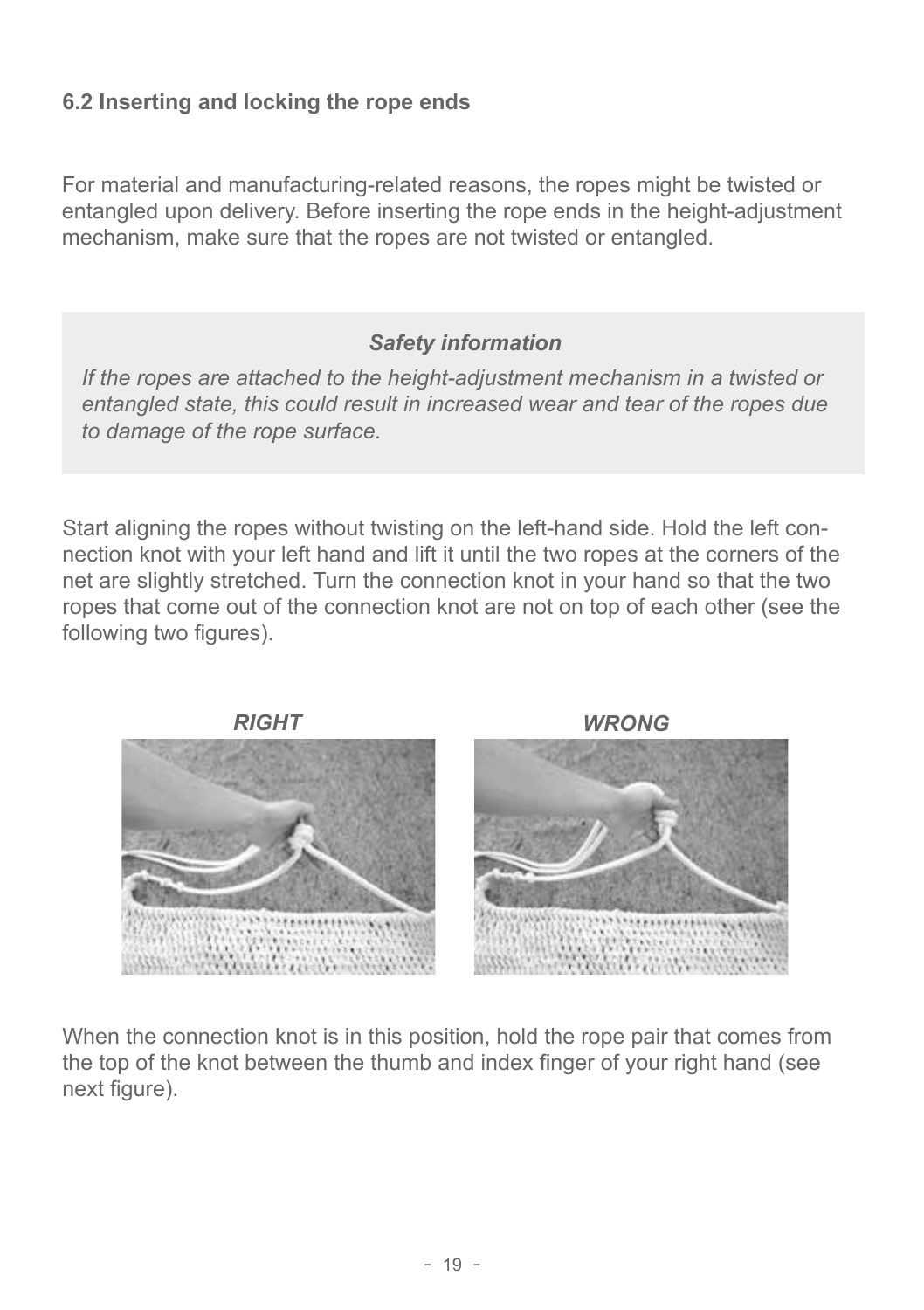

Use your left hand to pull the rope pair through your right hand without twisting the ropes. When you reach the end of the rope, switch sides. Hold the end of the rope pair so that it will not get twisted anew.



Hold the height-adjustment mechanism with your right hand in such a way that the wooden wedge is in the height-adjustment mechanism about halfway. Attach the end of the rope pair to the left stainless-steel bush of the height-adjustment mechanism, so that both ropes lie next to each other on the stainless-steel bush.



Lead the end of the rope pair out of the height-adjustment mechanism in the space between the bush and the wooden wedge. Pull this rope pair until about 40 cm hang out from the height-adjustment mechanism. For the time being, put the height-adjustment mechanism with the inserted left rope pair on the net.



Now take the right connection knot with your right hand and proceed in the same way as on the left-hand side. Once you have attached the right rope pair to the height-adjustment mechanism as well, press the wooden wedge into the height-adjustment mechanism. This will lock the ropes in the height-adjustment mechanism.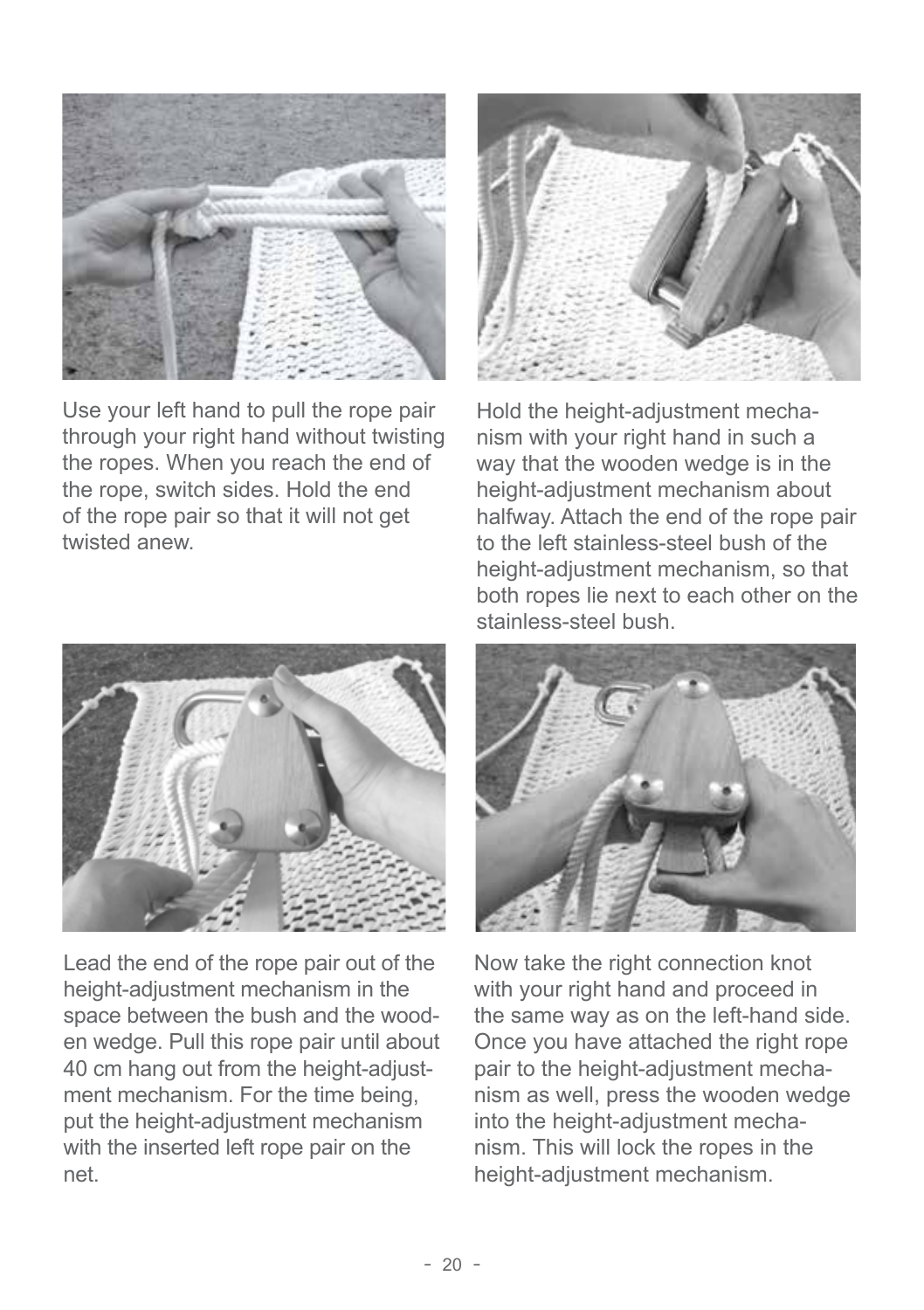#### **7 Suspending the net**

This section describes the last steps to assemble your BABYSCHWINGER/ KINDERSCHWINGER. For this, you need the net that is connected to the height-adjustment mechanism, the crossbar and the two lateral bars, the rope bag and a stepladder.

#### **7.1 Suspending the net with the height-adjustment mechanism**



Attach the carabiner that is connected to the height-adjustment mechanism to the prepared (or existing) suitable mount; see chapter 2, Requirements.

(In the image to the left, the foot rest sling is already attached)

#### *Safety information*

*Regardless of the type of mount, it must regular be checked for wear and tear and secure fastening!*

#### **7.2 Inserting the crossbar**



One of the included wooden bars is longer than the other two. This is the crossbar.

Take the crossbar and insert the respective rope pair in the recesses of the crossbar just above the connection knots. Make sure that the ropes that come out of the connection knot are not on top of each other or twisted! If necessary, turn the connection knot in your hand so that the two ropes run freely to the front and back (see the two figures on the following page). Press the rope pair into the recess of the crossbar as far as they will go.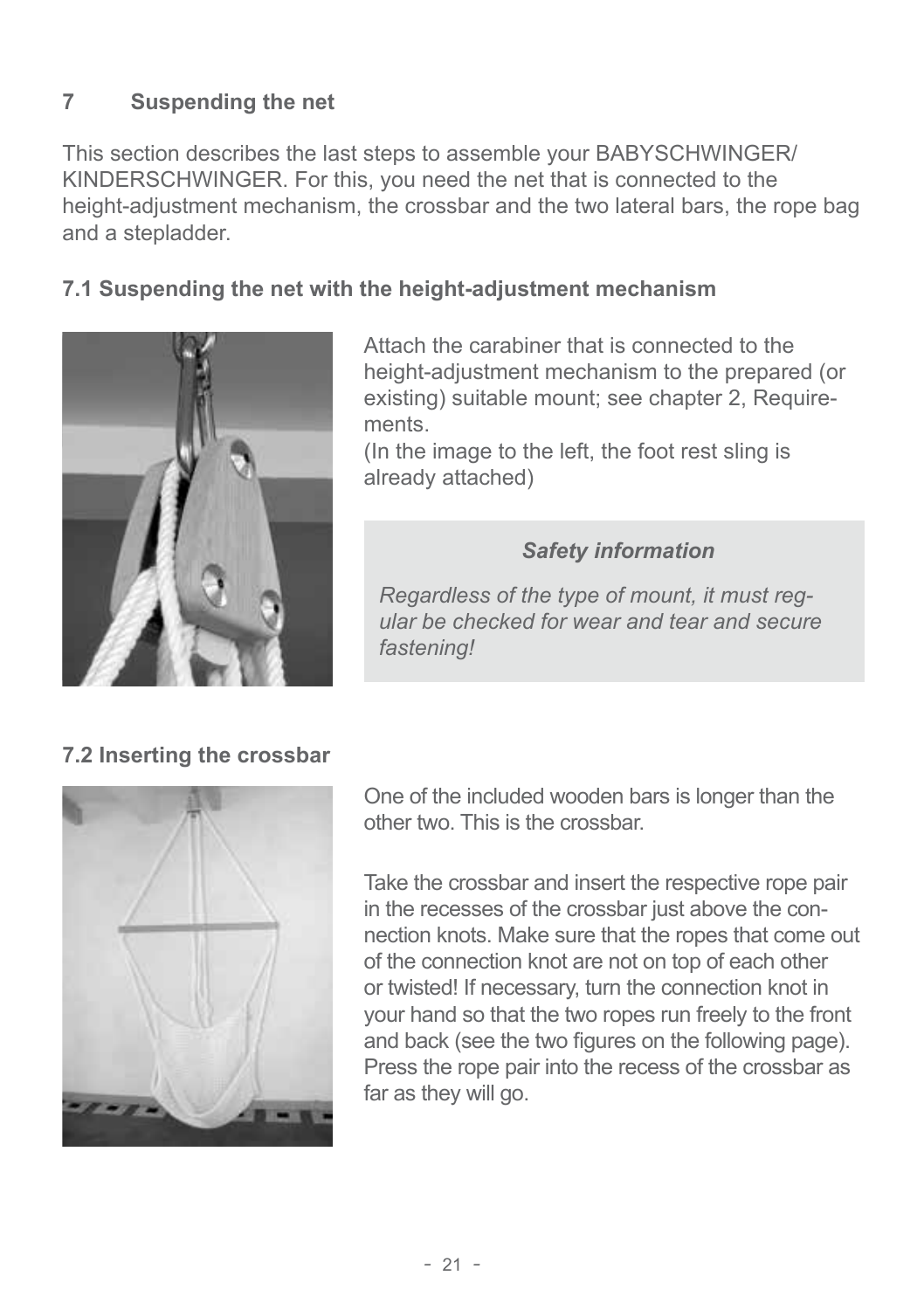

#### *Safety information*

*If the ropes are on top of each other or twisted, this could result in increased wear and tear of the ropes due to damage of the rope surface. Do not use any pointed items to press the rope pair into the recess. This could damage the rope surface and impair the strength of the ropes.*

#### **7.3 Inserting the lateral bars**



To make it easier to attach the lateral bars, sit in the net for about 2 minutes in order to stretch the cotton (also applies to KINDERSCHWINGER/BABY-SCHWINGER). This will also help to make the net comfortable after unpacking it. After getting up, take the two lateral bars and attach them to the two sides alongside the seat between the existing knots above the net. Press the ropes into the recesses of the lateral bars as far as they will go.

For information on adjusting the sitting height, refer to the chapter "Using your BABYSCHWINGER/ KINDERSCHWINGER".

#### *Safety information*

*Do not use any pointed items to press the ropes into the recesses of the lateral bars. This could damage the rope surface and impair the strength of the ropes.*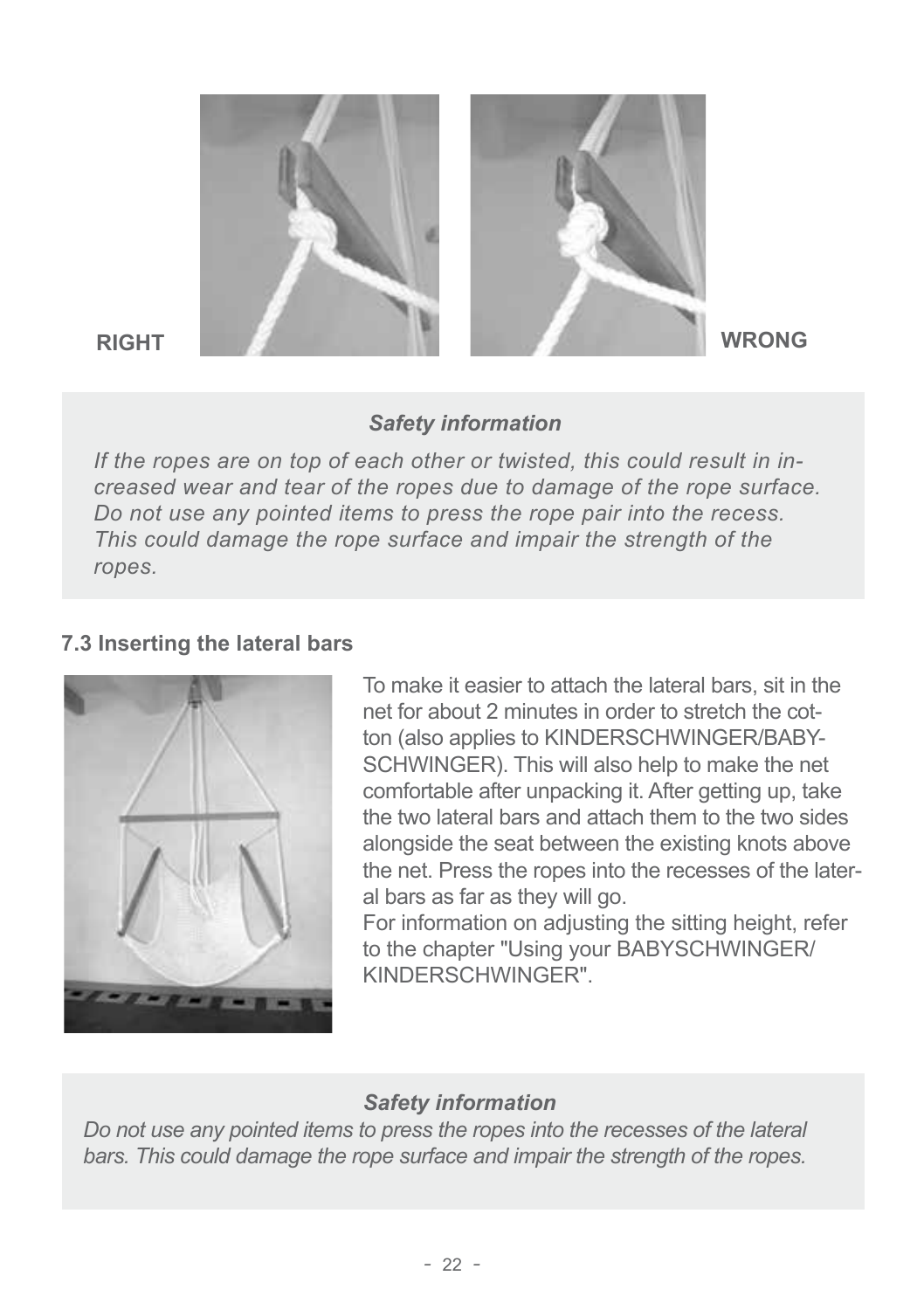#### **7.4 Attaching the rope bag**



Finally, attach the rope bag between the two rope pairs above the crossbar. Attach the universal bag with the help of the adjustable straps.

For the motif bags (sun and sheep), tie a knot with the strings to fasten them. Then stow the ropes handing down from the height-adjustment mechanism and, if necessary, the rope end of the foot rest in the rope bag.

#### *Safety information*

*For your safety, be sure to stow the ropes. By stowing the ropes in the bag, you can avoid triggering the height-adjustment mechanism inadvertently.*

#### **8 Assembling the foot rest (optional)**

In this section, we will show you how to assemble and suspend the foot rest of your KINDERSCHWINGER. As you need to spread out the net to do so, we recommend putting a blanket on the floor.

Put the foot rest bundle on the blanket in front of you and remove the string around it. Then remove the cotton bag containing the bars from the net.

#### *Note*

*All parts are cleaned upon completion of the manufacturing process. However, we recommend cleaning some parts manually in order to prevent discolouring of the cotton ropes. Clean the recesses in the wooden bars, e.g. using the cotton bag of the bars, in order to remove any sanding residue.*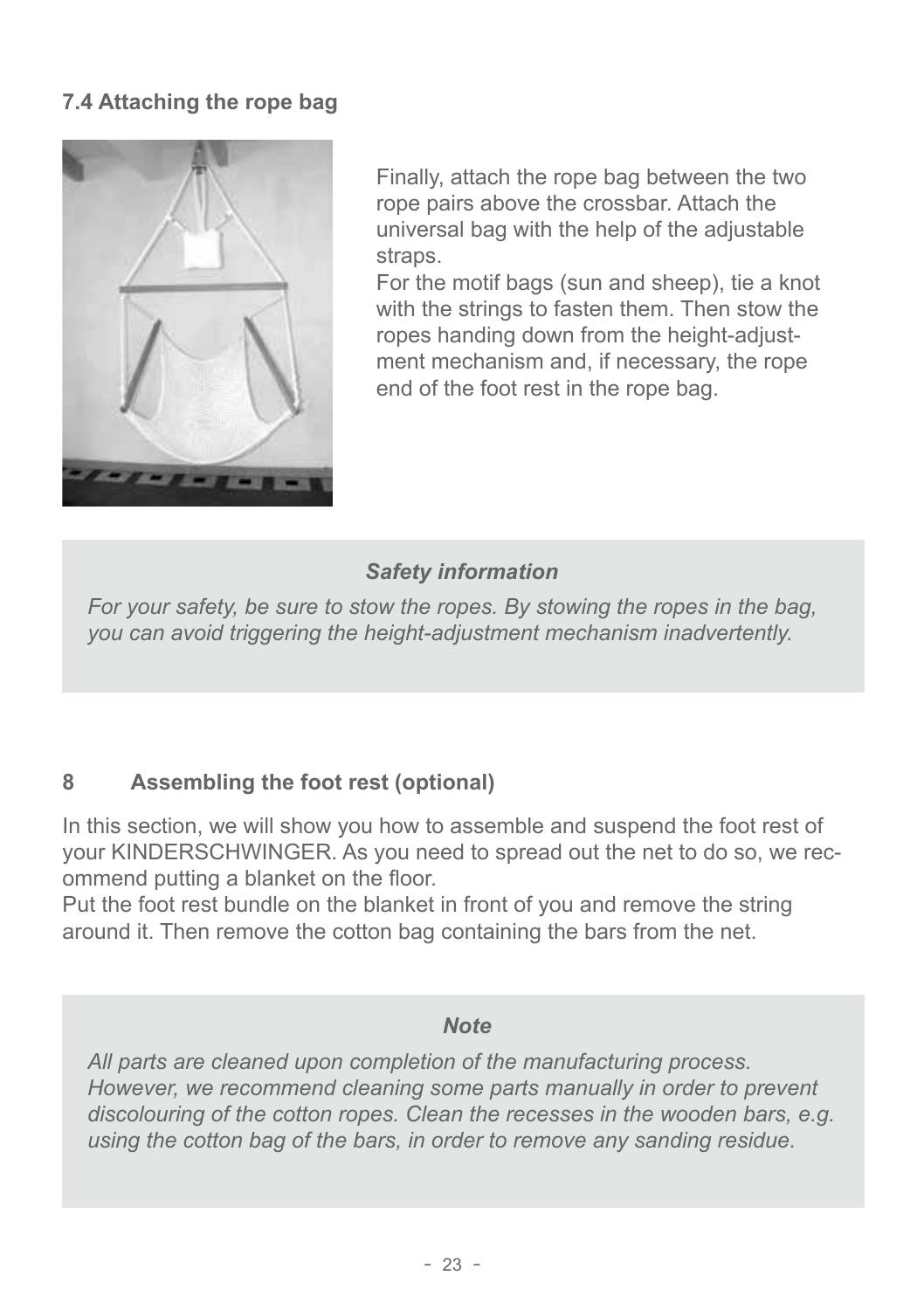#### **8.1 Inserting the crossbar**

Spread out the net in front of you in such a way that the label is located in the top right corner. One of the included wooden bars is longer than the other two. This is the crossbar

*RIGHT WRONG*



Make sure that the ropes that come out of the connection knot are not on top of each other or twisted! If necessary, turn the connection knot in your hand so that the two ropes run freely to the front and back (see figure).

Take the crossbar and insert the respective rope pair in the recesses of the crossbar just above the connection knots (below the wrapped rope end).

#### *Safety information*

*If the ropes are on top of each other or twisted, this could result in increased wear and tear of the ropes due to damage of the rope surface. Do not use any pointed items to press the rope pair into the recess. This could damage the rope surface and impair the strength of the ropes.*

#### **8.2 Inserting the lateral bars**

To make it easier to insert the lateral bars, briefly and forcefully stretch the two short sides of the cotton net. This will also help to make the net comfortable after unpacking it. Then hold the ends of the net and pull hard on the respective knot above net.



After stretching the net, take the two lateral bars and attach them to the two sides alongside the net **between** the existing knots above the net. Press the ropes into the recesses of the lateral bar as far as they will go.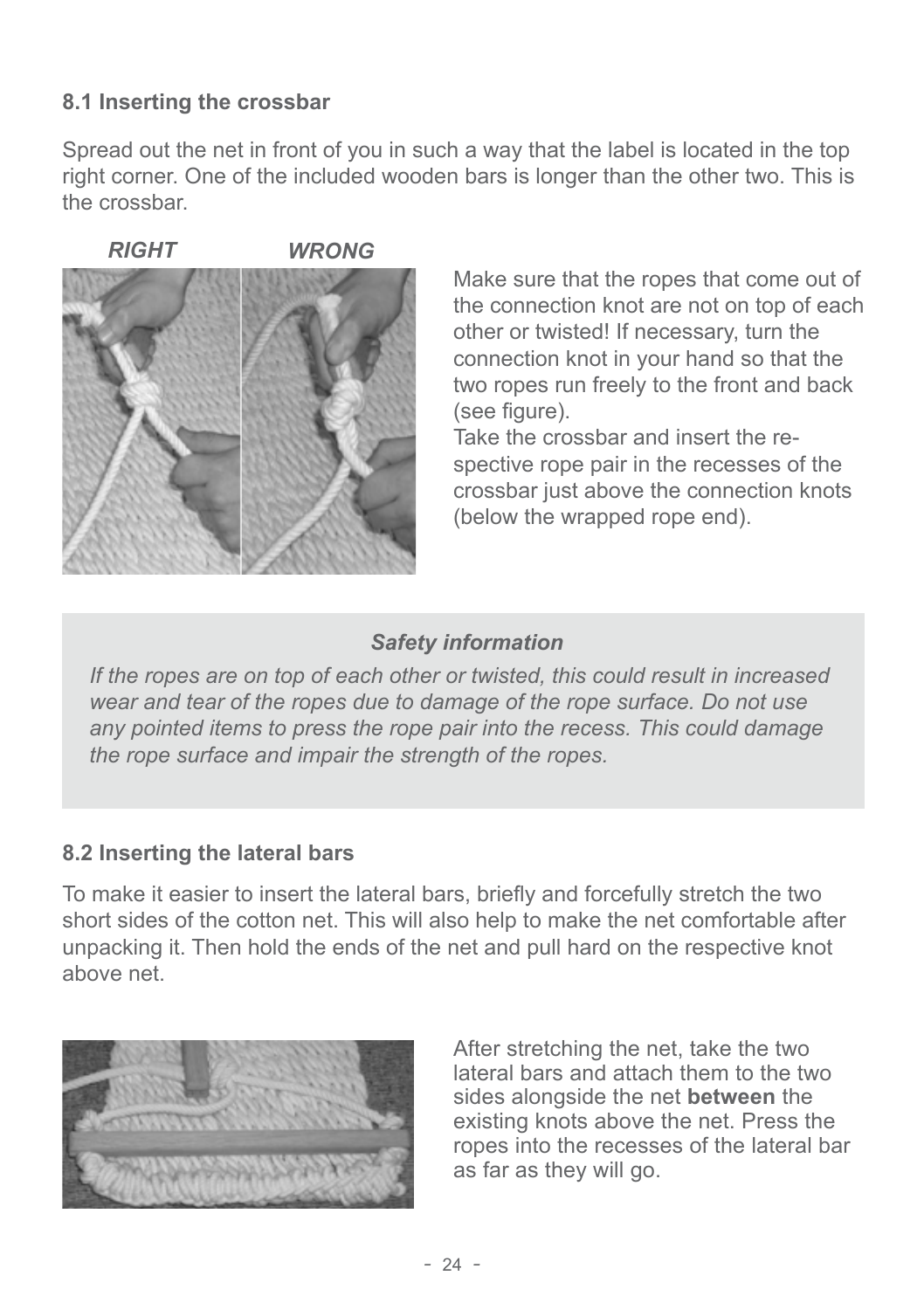#### **8.3 Adjusting the foot rest**



Take the rope as shown in fig. 1 and draw a loop with a length of approximately 50 cm (depending on the suspended height of the chair).



Next, pull the loop to the other side.



Tug on the end of the rope as shown in fig. 3.



In the last step, tie a safety knot into the end of the rope directly behind the footrest height adjustment.



**Note:** You can adjust the length of the rope end by changing the size of the loop.

Form another loop as shown in fig. 1.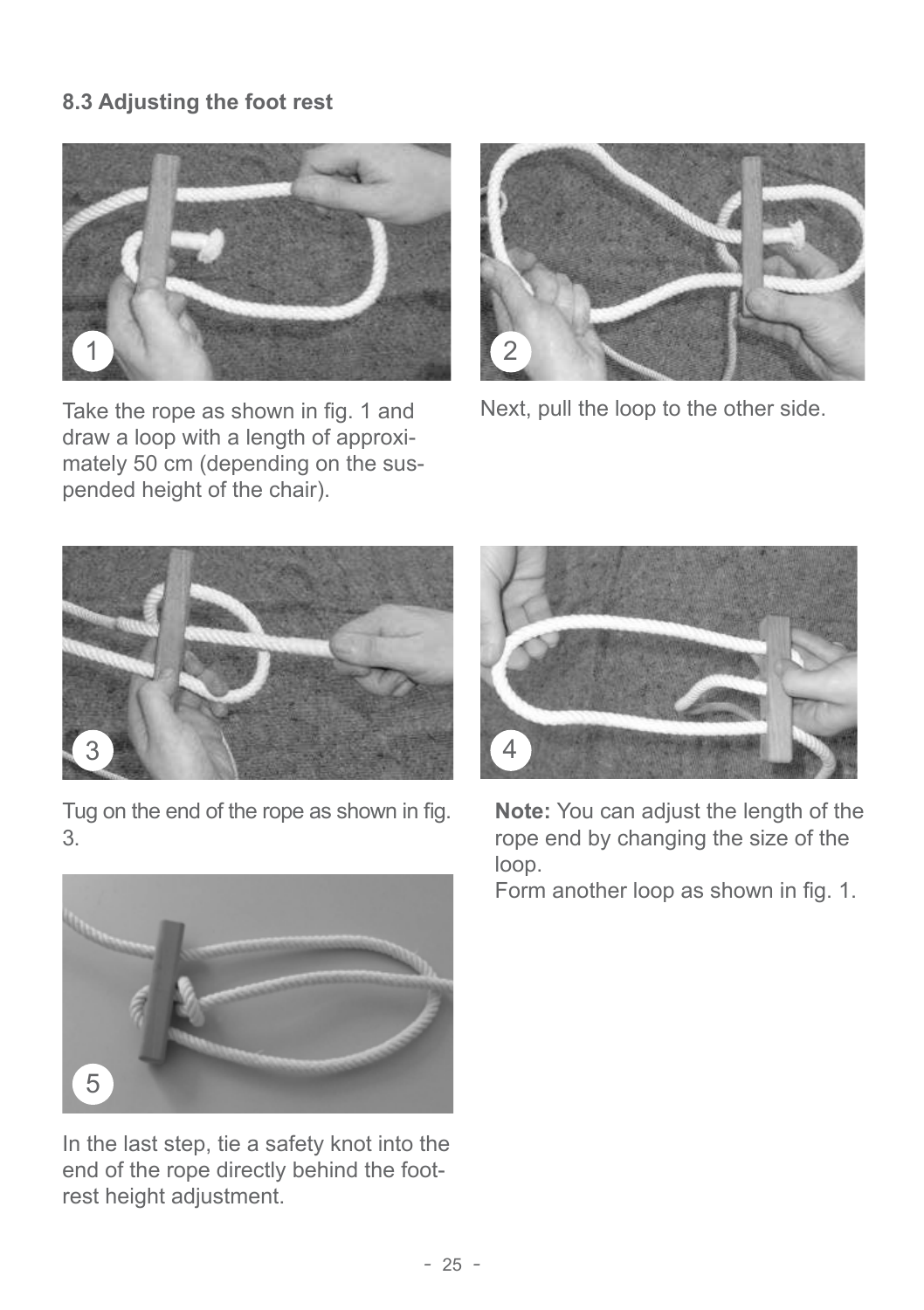#### **8.4 Assembling the foot rest**



Place the loop behind the carabiner on the bush connection. If you do not have any height adjustment, simply place the loop of the foot rest in your carabiner.

#### *Note*

*Using the foot-rest height adjustment, you can easily adjust the height of the foot rest. To lower the foot rest, push the foot-rest height adjustment up. To pull the foot rest up, push the foot-rest height adjustment down.*

#### **9 Using the BABYSCHWINGER/KINDERSCHWINGER**

This section features usage and care instructions for your BABYSCHWINGER/ KINDERSCHWINGER.

#### *Safety information*

*If you notice damage to the material (e.g. cracks), stop using the product. If you put an infant or baby into the net, be sure to put at least a cloth underneath. Suspended furniture is not suitable as a toy. Therefore, do not leave children in the cradle or suspended chair unattended.*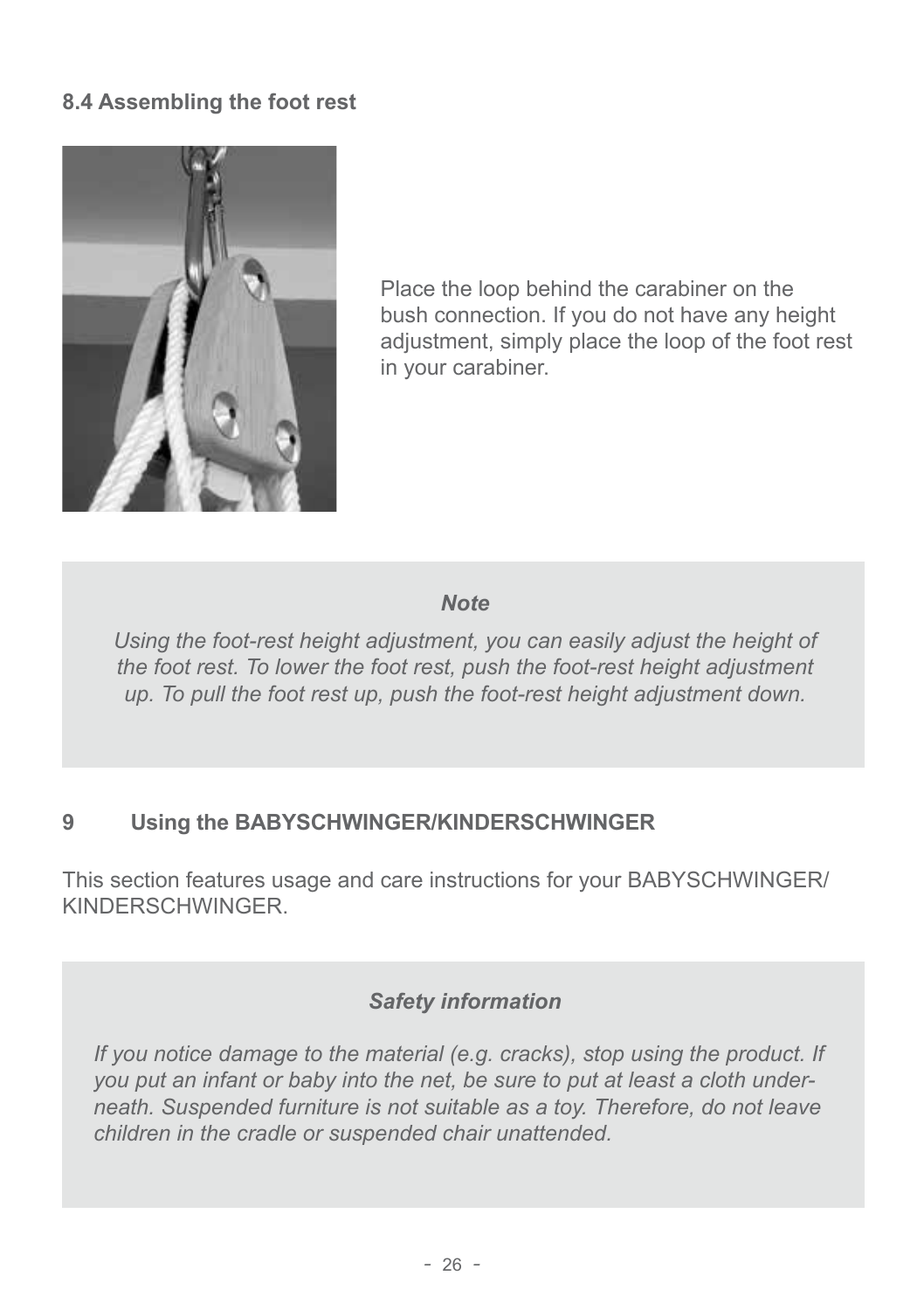#### **9.1 Care**

The natural material (wood and cotton) used for the BABYSCHWINGER/KINDER-SCHWINGER has not been treated and is ideally suited for indoor use. With regard to outdoor use, please remember that the untreated material is not permanently humidity and weather-resistant. Therefore, avoid exposing the net and the untreated wood to humidity and rain. We recommend taking off the suspended chair when it rains. If necessary, dry it in a warm and well-ventilated place.

To treat the wooden parts (wooden cheeks of the height-adjustment mechanism, crossbar and lateral bars), we recommend treating the surface from time to time. You can apply wood preservative or paint to these wooden parts. However, do not apply such to the recesses of the crossbar and the lateral bars. Otherwise, the ropes may get soiled due to abrasion during use.

#### *Note*

The wood used is a high-quality, carefully inspected material. However, being a natural product, the wood may have concealed defects that, in rare cases, can cause the respective part to break. We will replace any bars that break due to concealed weakness within a period of two years from the date of purchase.

**Damage to the rope surface shall be reported as soon as possible in order to enable the repair within the scope of the warranty. Opening and repositioning the existing knots as well as excessive load and improper use results in expiry of the warranty.**

#### **9.2 Cleaning**

In the case of slight soiling, allow the soiled spots to dry (bone-dry) and remove the soiling with a textile brush. Grease stains can be removed with vinegar water or soap water. You can remove heavy stains by hand, e.g. using ox-gall soap. If the net is very dirty, it can be washed in the washing machine (see washing instructions).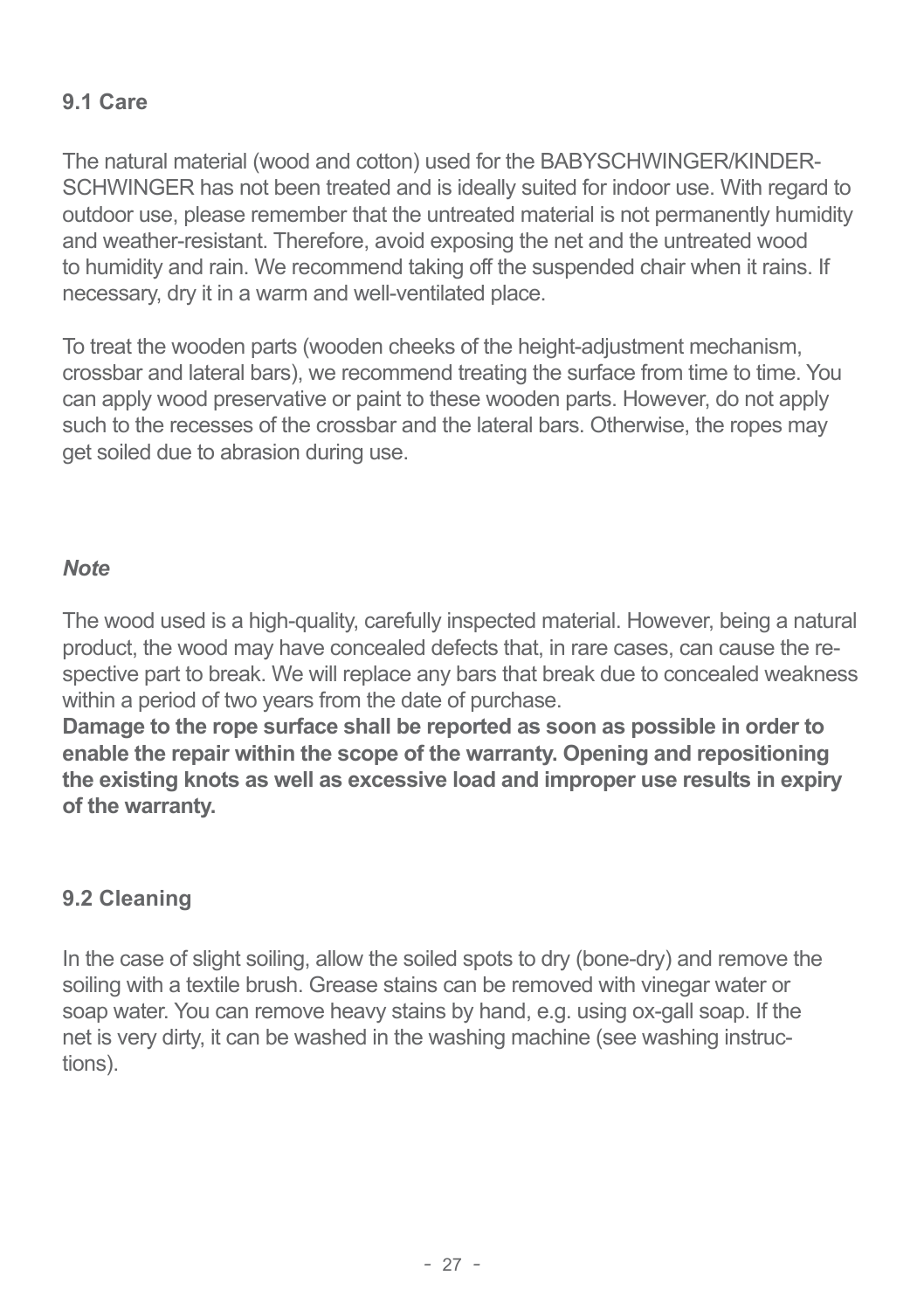#### **9.3 Washing instructions**

The BABYSCHWINGER/ KINDERSCHWINGER is designed to be used as relaxation furniture and is therefore not suitable for regular washing. A TRAUM-SCHWINGER net should not be washed in the same way as clothing or woven textiles. Therefore, please observe the following instructions:

#### **Preparation**:

Remote the crossbars and lateral bars and take the BABYSCHWINGER/ KINDER-SCHWINGER down. Remove the net from the height-adjustment mechanism. Spread the net on a clean surface and place the ropes on the net. Now fold the net by its length so that the ropes are covered. Roll up the net to a bundle, starting from the head side. To prevent the net ropes from getting distorted and twisted during washing and spinning, be sure to fill the washing machine. If your BABY-SCHWINGER/ KINDERSCHWINGER net does not fill the washing machine, you can add other clothing or towels of similar colours that do not bleed. You may also want to use a sufficiently large mesh washing bag to prevent the net ropes of your BABYSCHWINGER/ KINDERSCHWINGER from getting distorted and twisted. Now put the net into the washing machine. Please note that depending on the size of the net, the washing machine must have the needed capacity (e.g. XXL net approx. 7.5 kg).

#### **Washing:**

Select the wool cycle at 30°C. We have seen that the best result can be achieved with a spin speed of 800 rpm. Higher spin speeds can cause the rope to twist and harden. Use a detergent without bleaching agent and do not use fabric conditioner. Our product recommendation: detergent with soapwort extract, Lanolin wool conditioner, descaler, stain remover. We recommend the eco-friendly care products of W. ULRICH GmbH, which you can purchase in our shop.

#### **Our washing recommendations for the best result:**

Use the detergent according to the dosage instructions on the bottle. To provide extra care and to maintain the softness of the cotton, we recommend adding Lanolin wool conditioner to the fabric conditioner drawer. If your water is very hard, you can add descaler to the fabric conditioner drawer in order to descale the water and get a softer end result. Depending on the weight of the BABYSCHWINGER/ KINDER-SCHWINGER, you can use 30-50 ml of wool detergent and descaler.

In the case of slight soiling, the cleaning result can be improved by adding stain remover directly into the washing drum. Heavily soiled nets should first be treated with ox-gall soap or stain remover.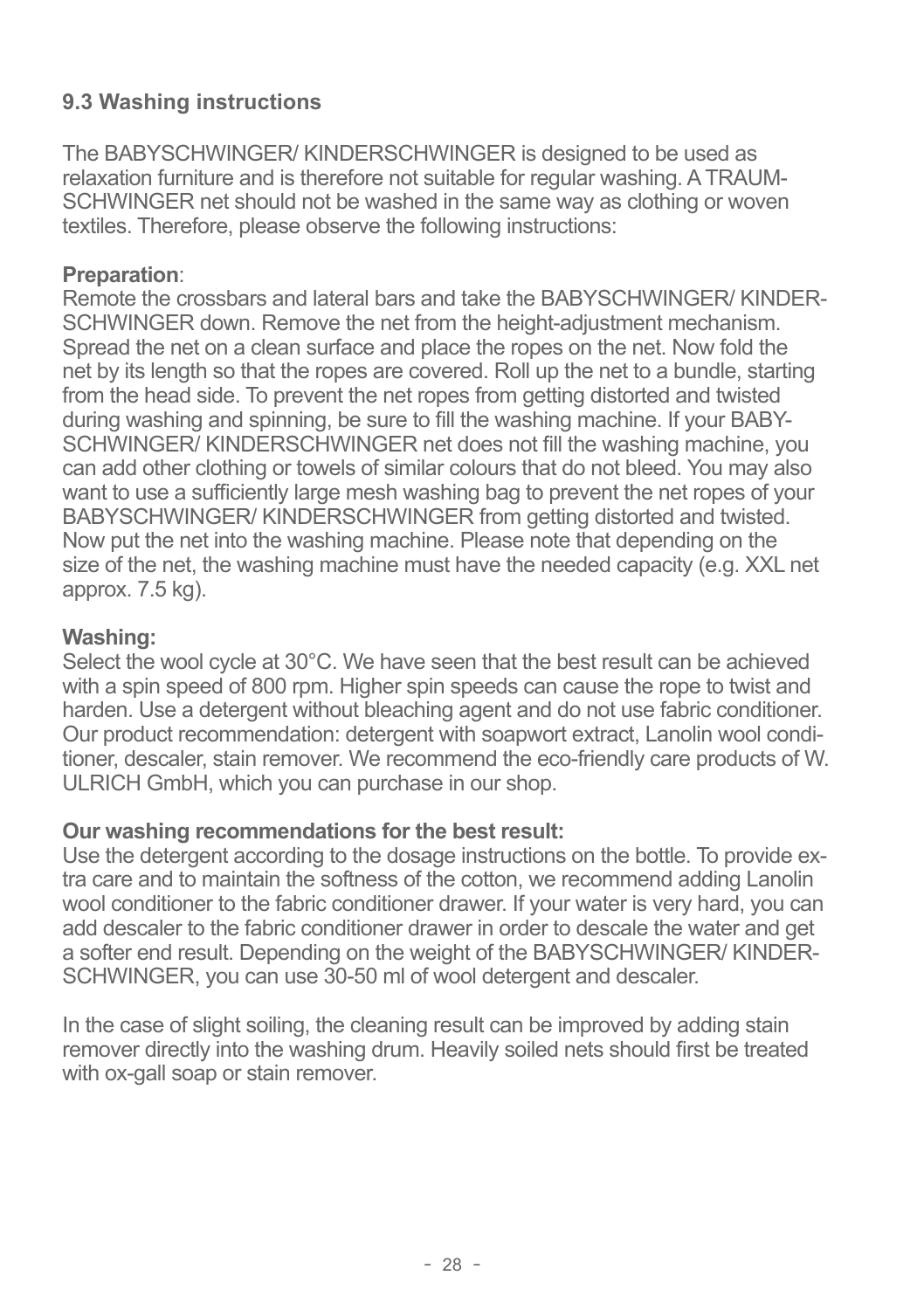**NOTE:** If you want to use stain remover, please observe the manufacturer's instructions, especially if you want to wash a coloured BABYSCHWINGER/ KINDER-SCHWINGER net, in order to avoid bleeding. The stain remover of W. ULRICH GmbH delivers compelling results even for coloured nets.

#### **Drying:**

The cotton used is not suitable for tumble dryers. After washing the net, be sure to hang up the wet net in a warm and well-ventilated place in order to prevent mould stains. If possible, spread the net on a laundry rack. The drying can take several days. Therefore, wash the BABYSCHWINGER/ KINDERSCHWINGER on dry, warm days or hang it up in well ventilated, warm room. The mesh fabric should only be used again when it is completely dry.

**Brushing:** Due to the humidity, the fine surface fibres stick to each other. To maintain the original fluffiness, treat the fabric with a semi-hard clothes brush after drying. A brush made from pure horsehair is best suited for this purpose.



After drying and brushing the cotton fabric, hang up your BABYSCHWINGER/ KINDERSCHWINGER as described in the manual.

**Note:** The BABYSCHWINGER/KINDERSCHWINGER is designed to be used as relaxation furniture and is therefore not suitable for regular washing.

#### **9.4 Adjusting the sitting height**

Using the height-adjustment mechanism, you can adjust the BABYSCHWINGER/ KINDERSCHWINGER to the most suitable height. We recommend adjusting the height in such a way that the foot edge of the net touches the hollow of your knee when you stand under the point of suspension. To adjust the height, grab one of the rope pairs under the height-adjustment mechanism. Unlock them by jerking them downwards.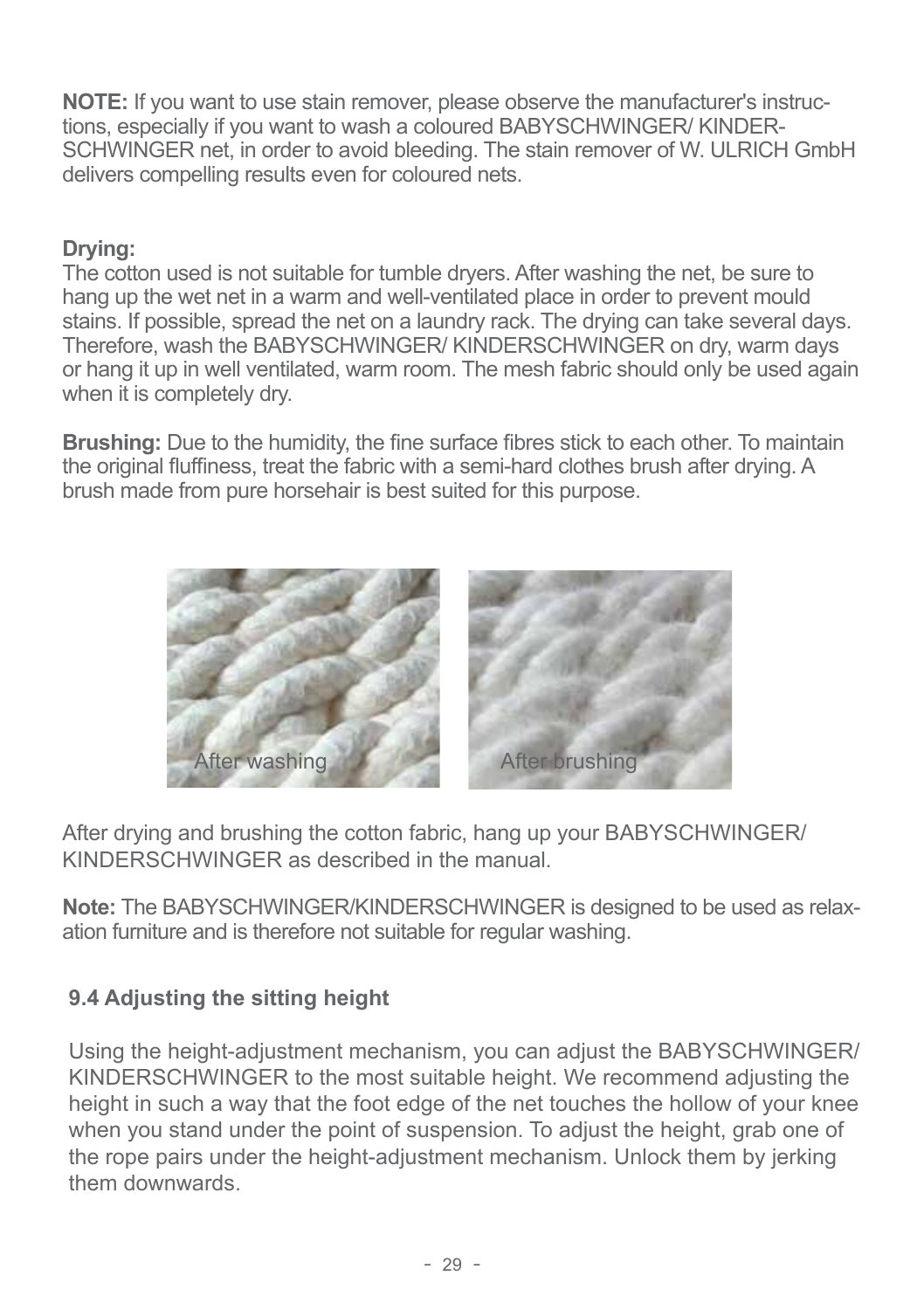To lower the BABYSCHWINGER/KINDERSCHWINGER, keep your hands holding the ropes apart at shoulder-width. Evenly release the ropes until the desired height is reached. Then join your hands again and let go of the ropes. The wooden wedge in the height-adjustment mechanism will block the ropes at the desired position.

To lift the BABYSCHWINGER/KINDERSCHWINGER, evenly pull the ropes downwards. When the desired height is reached, release the rope a little bit. The wooden wedge in the height-adjustment mechanism will block the ropes at the desired position.

#### *Safety information*

*When adjusting the sitting height, always hold both rope pairs. Pulling a rope pair on only one side can cause the other rope pair to slip through. Do not adjust the sitting height while you or somebody else is sitting in the TRAUM-SCHWINGER. Do not hang it too high. Risk of falls! For babies and infants, hang the cradle or the suspended chair as low as possible and put a mattress or a cushion underneath for safety.*

#### **9.5 Adjusting the sitting position**

You can change the tilt of the sitting position. The knots enable you to vary between a rather upright position and a rather reclined position. To change the tilt angle, re-insert the lateral bars in the rope sections between the knots. The steeper you insert the lateral bars, the more upright your sitting position gets. Be sure to adjust both lateral bars in the same way.

#### **9.6 Sitting down, enjoying and getting up**

Take care that your child does not lean on the lateral bars when sitting down and getting up and does not pull himself or herself out of the BABYSCHWINGER/ KINDERSCHWINGER by holding the upper crossbar.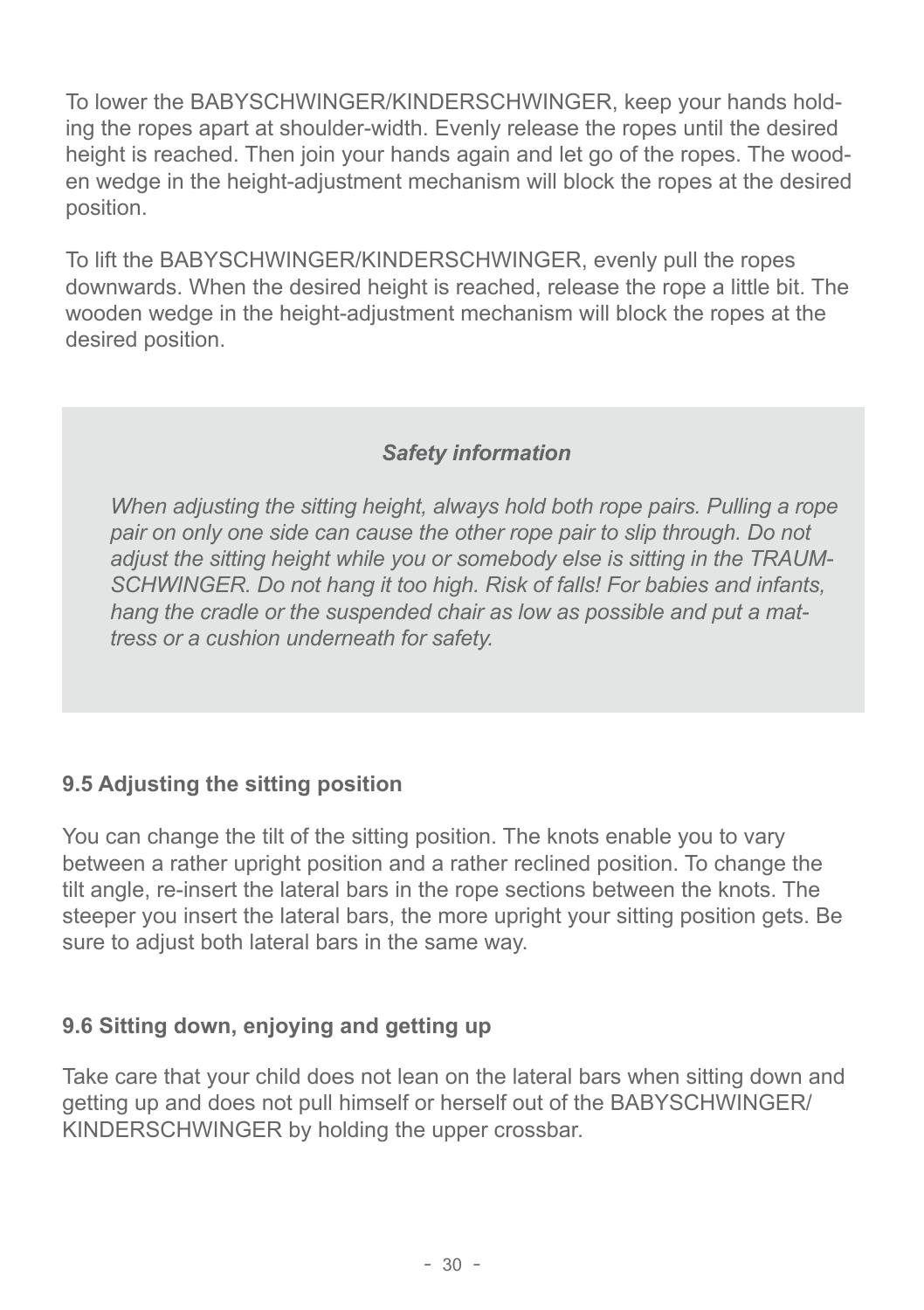*For your notes*